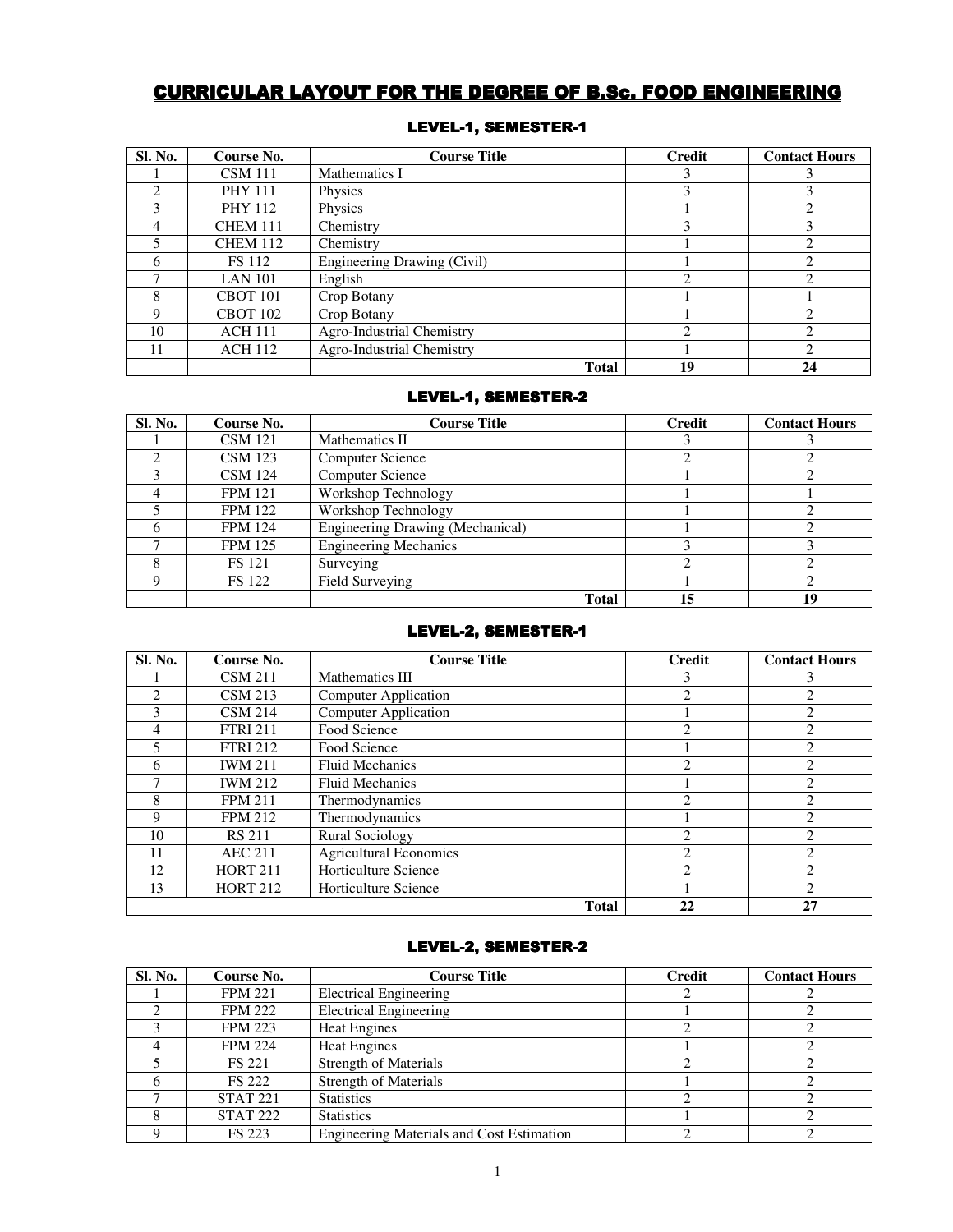| <b>FS 224</b>   | <b>Engineering Materials and Cost Estimation</b> |    |
|-----------------|--------------------------------------------------|----|
| <b>FTRI 221</b> | Fundamental of Food Engineering                  |    |
| <b>FTRI 222</b> | Fundamental of Food Engineering                  |    |
| <b>IWM 221</b>  | <b>Hydraulics</b>                                |    |
| <b>IWM 222</b>  | <b>Hydraulics</b>                                |    |
|                 | Total                                            | 28 |

### LEVEL-3, SEMESTER-1

| Sl. No. | Course No.       | <b>Course Title</b>                 | <b>Credit</b>                                                                                                                                                   | <b>Contact hours</b>                                                                                                                                            |
|---------|------------------|-------------------------------------|-----------------------------------------------------------------------------------------------------------------------------------------------------------------|-----------------------------------------------------------------------------------------------------------------------------------------------------------------|
|         | <b>FTRI 311</b>  | Unit Operations in Food Engineering | $\mathcal{D}_{\mathcal{L}}^{\mathcal{L}}(\mathcal{L})=\mathcal{L}_{\mathcal{L}}^{\mathcal{L}}(\mathcal{L})\mathcal{L}_{\mathcal{L}}^{\mathcal{L}}(\mathcal{L})$ |                                                                                                                                                                 |
|         | <b>FTRI 312</b>  | Unit Operations in Food Engineering |                                                                                                                                                                 | $\mathcal{D}_{\mathcal{L}}^{\mathcal{L}}(\mathcal{L})=\mathcal{L}_{\mathcal{L}}^{\mathcal{L}}(\mathcal{L})\mathcal{L}_{\mathcal{L}}^{\mathcal{L}}(\mathcal{L})$ |
| ٩       | <b>BCHEM 311</b> | Biochemistry                        | 2                                                                                                                                                               | $\overline{c}$                                                                                                                                                  |
| 4       | <b>BCHEM 312</b> | Biochemistry                        |                                                                                                                                                                 | $\mathfrak{D}_{\mathfrak{p}}$                                                                                                                                   |
|         | <b>VMH 315</b>   | General Microbiology                | $\mathcal{D}_{\mathcal{L}}$                                                                                                                                     | റ                                                                                                                                                               |
| 6       | <b>VMH 316</b>   | General Microbiology                |                                                                                                                                                                 | $\mathcal{D}_{\mathcal{L}}^{\mathcal{L}}(\mathcal{L})=\mathcal{L}_{\mathcal{L}}^{\mathcal{L}}(\mathcal{L})\mathcal{L}_{\mathcal{L}}^{\mathcal{L}}(\mathcal{L})$ |
|         | <b>FTRI 313</b>  | Food Packaging and Machinery        | $\mathfrak{D}_{\mathfrak{p}}$                                                                                                                                   | $\mathcal{D}_{\mathcal{L}}$                                                                                                                                     |
| 8       | <b>FPM 313</b>   | <b>Electrical Machinery</b>         | $\mathcal{D}_{\mathcal{A}}$                                                                                                                                     | C                                                                                                                                                               |
| Q       | <b>FPM 314</b>   | <b>Electrical Machinery</b>         |                                                                                                                                                                 | $\mathfrak{D}_{\mathfrak{p}}$                                                                                                                                   |
| 10      | <b>FS 315</b>    | Food Factory and Storage Buildings  | $\mathcal{D}_{\mathcal{L}}$                                                                                                                                     | $\mathfrak{D}_{\mathfrak{p}}$                                                                                                                                   |
|         | <b>FS</b> 316    | Food Factory and Storage Buildings  |                                                                                                                                                                 | റ                                                                                                                                                               |
| 12      | <b>CM 305</b>    | Accountancy                         | $\mathcal{D}_{\mathcal{L}}$                                                                                                                                     | ↑                                                                                                                                                               |
|         |                  | Sub total                           | 19                                                                                                                                                              | 24                                                                                                                                                              |

### **Optional Course<sup>1</sup> : Two credits from the following courses:**

| Sl. No. | Course No.      | <b>Course Title</b>                       | Credit | <b>Contact hours</b> |
|---------|-----------------|-------------------------------------------|--------|----------------------|
|         | <b>FTRI 315</b> | Renewable Energy in Food Processing       |        |                      |
|         | LAN 311         | <b>Technical Communication in English</b> |        |                      |
|         |                 | Total                                     | 10     |                      |

<sup>1</sup>No credit shall be added for optional courses in CGPA calculation but the result shall be shown on the student's transcript by letter grades.

### LEVEL-3, SEMESTER-2

| Sl. No. | Course No.      | <b>Course Title</b>                      | <b>Credit</b>               | <b>Contact hours</b> |
|---------|-----------------|------------------------------------------|-----------------------------|----------------------|
|         | <b>FTRI 321</b> | Food Chemistry                           |                             |                      |
|         | <b>FTRI 322</b> | Food Chemistry                           |                             |                      |
| 3       | <b>FTRI 323</b> | Food Microbiology                        | $\mathcal{D}_{\mathcal{L}}$ | ∍                    |
| 4       | <b>FTRI 324</b> | Food Microbiology                        |                             | ∍                    |
|         | Ag.Ext 321      | <b>Agricultural Extension Education</b>  | 2                           | $\mathfrak{D}$       |
| 6       | Ag.Ext 322      | <b>Agricultural Extension Education</b>  |                             |                      |
|         | <b>FPM 327</b>  | Refrigeration and Air Conditioning Engg. |                             |                      |
| 8       | <b>FPM 328</b>  | Refrigeration and Air Conditioning Engg. |                             | ◠                    |
| 9       | <b>FPM 325</b>  | <b>Heat and Mass Transfer</b>            |                             |                      |
| 10      | <b>FPM 331</b>  | Mechanical Design of Process Equipment   | ◠                           | ∍                    |
|         | <b>FPM 332</b>  | Mechanical Design of Process Equipment   |                             | ി                    |
|         |                 | Sub total                                | 17                          | 22                   |

### **Elective Courses: Two Credits from the following courses:**

| Sl. No. | Course No.      | <b>Course Title</b>                              | <b>Credit</b> | <b>Contact hours</b> |
|---------|-----------------|--------------------------------------------------|---------------|----------------------|
|         | <b>FTRI 325</b> | Tea, Coffee, Cocoa and Spices Technology         |               |                      |
|         | <b>FTRI 327</b> | Food Machinery Manufacture and Maintenance       |               |                      |
|         | <b>FTRI 329</b> | Waste Treatment and Utilization in Food Industry |               |                      |
|         | <b>FS</b> 321   | Environmental Engineering                        |               |                      |
|         | <b>FTRI 331</b> | <b>Biochemical Engineering</b>                   |               |                      |
|         | <b>FTRI333</b>  | Report and Proposal Writing                      |               |                      |
|         | <b>FTRI 335</b> | Food Irradiation                                 |               |                      |
|         |                 | <b>Total</b>                                     | $17 + 2 = 19$ | 24                   |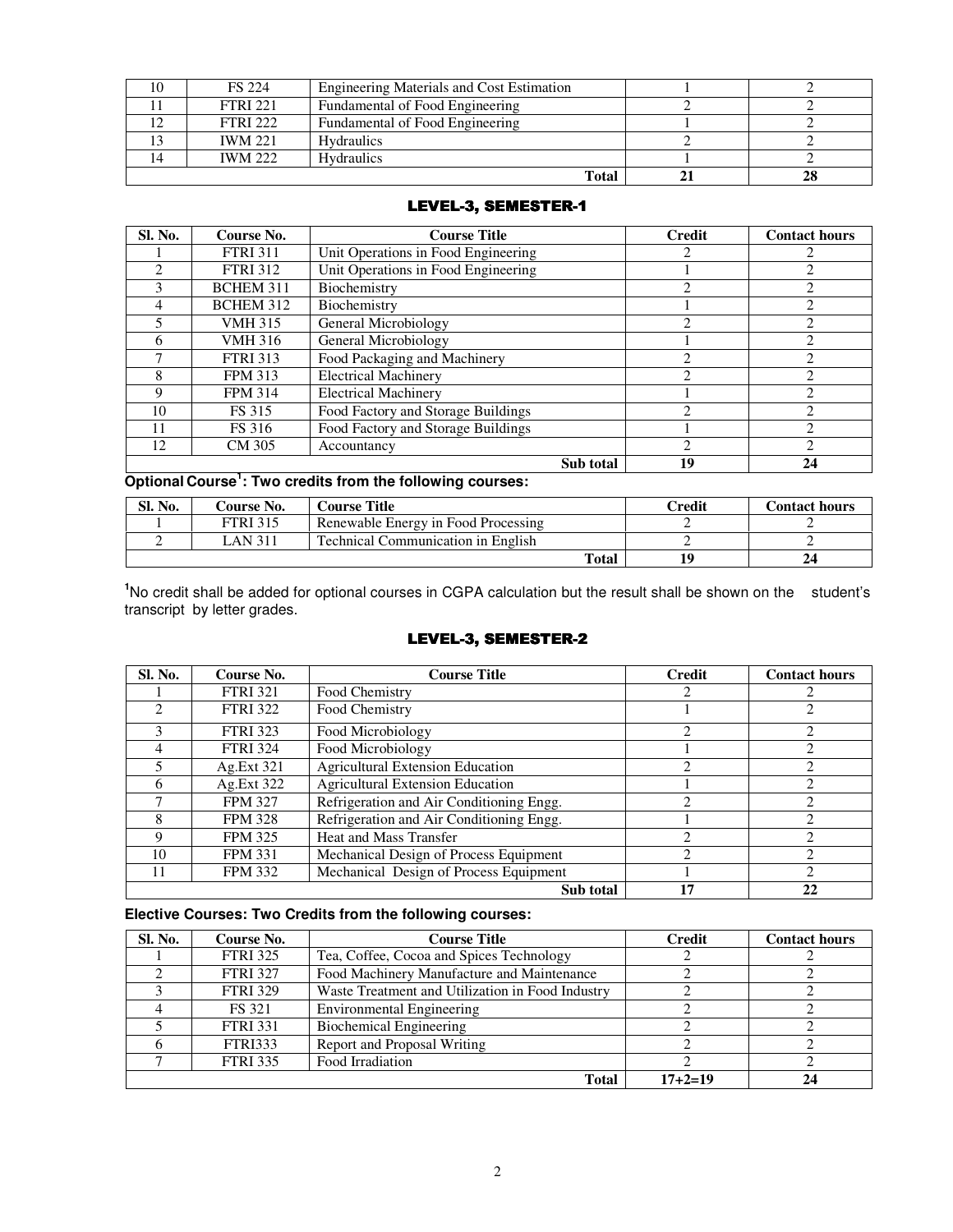# LEVEL-4, SEMESTER-1

| Sl. No. | Course No.      | <b>Course Title</b>                               | <b>Credit</b> | <b>Contact hours</b> |
|---------|-----------------|---------------------------------------------------|---------------|----------------------|
|         | <b>CSM 405</b>  | Electronics and Instrumentation                   |               |                      |
|         | <b>CSM 406</b>  | Electronics and Instrumentation                   |               |                      |
|         | <b>FTRI 401</b> | Food Analysis and Nutrient Technology             |               |                      |
|         | <b>FTRI 402</b> | Food Analysis and Nutrient Technology             |               |                      |
|         | CM 417          | Agribusiness and Marketing                        |               |                      |
|         | <b>FTRI 403</b> | Post-harvest Technology of Agricultural Produce-I |               |                      |
|         | <b>FTRI 405</b> | Food Plant Design, Layout and Management          |               |                      |
|         | <b>FTRI 410</b> | Project Work and Seminar                          |               |                      |
|         |                 | 14                                                |               |                      |

#### **Elective Courses: Six credits (four courses) from the following courses:**

| Sl. No.        | Course No.      | <b>Course Title</b>                         | <b>Credit</b>  | <b>Contact Hours</b>    |
|----------------|-----------------|---------------------------------------------|----------------|-------------------------|
|                | <b>FTRI 406</b> | Food Technology-I                           |                |                         |
| $\mathfrak{D}$ | <b>FTRI 407</b> | Beverage and Fermentation Technology        | $\overline{2}$ | $\mathcal{D}_{1}^{(1)}$ |
| 3              | <b>FTRI 409</b> | Baking and Confectionery Technology         | $\overline{2}$ | $\overline{c}$          |
| 4              | <b>FTRI 411</b> | Dairy Engineering                           | $\overline{c}$ | $\overline{2}$          |
| 5              | <b>FTRI 413</b> | Safety and Sanitation in Food Industry      | $\overline{2}$ | $\overline{2}$          |
| 6              | <b>FTRI 415</b> | Handling and Storage of Horticultural Crops | $\overline{2}$ | $\overline{2}$          |
| 7              | <b>FTRI 416</b> | Food Technology -II                         |                | $\overline{c}$          |
| 8              | <b>FTRI 417</b> | Technology of Fats and Oils                 | $\overline{2}$ | $\overline{c}$          |
| 9              | AS 413          | Animal Science                              | $\overline{c}$ | $\overline{2}$          |
| 10             | AS 414          | Animal Science                              |                | $\overline{c}$          |
| 11             | DS 415          | Dairy Science                               | $\mathfrak{D}$ | $\mathcal{D}_{1}^{(1)}$ |
| 12             | DS 416          | Dairy Science                               |                | $\overline{c}$          |
| 13             | FT 413          | <b>Fish Processing</b>                      | 2              | $\overline{c}$          |
| 14             | FT 414          | <b>Fish Processing</b>                      |                | $\overline{2}$          |
| 15             | <b>FPM415</b>   | <b>Agricultural Machinery</b>               | $\overline{c}$ | $\overline{c}$          |
| 16             | <b>FPM416</b>   | <b>Agricultural Machinery</b>               |                | $\overline{c}$          |
| 17             | <b>FPM417</b>   | Rural Electrification Engineering           | ↑              | $\overline{c}$          |
| 18             | <b>FPM418</b>   | Rural Electrification Engineering           |                | $\overline{2}$          |
| 19             | <b>CSM402</b>   | Computer Aided Design                       |                | $\mathcal{D}_{1}^{(1)}$ |
|                |                 | <b>Total</b>                                | $14+6=20$      | 25                      |

## LEVEL-4, SEMESTER-2

| Sl. No. | Course No       | <b>Course Title</b>                                | <b>Credit</b> | <b>Contact Hours</b> |
|---------|-----------------|----------------------------------------------------|---------------|----------------------|
|         | <b>FTRI 421</b> | Food Process Engineering                           |               |                      |
|         | <b>FTRI 422</b> | Food Process Engineering                           |               |                      |
|         | <b>FPM 421</b>  | <b>Engineering Management</b>                      |               |                      |
|         | <b>FTRI 423</b> | <b>Ouality Control in Food Industry</b>            |               |                      |
|         | <b>FTRI 424</b> | <b>Ouality Control in Food Industry</b>            |               |                      |
| n.      | <b>FTRI 425</b> | Post-Harvest Technology of Agricultural Produce-II |               |                      |
|         | <b>FTRI 426</b> | Post-Harvest Technology of Agricultural Produce-II |               |                      |
|         | <b>FTRI 427</b> | Engineering Properties of Food Materials           |               |                      |
|         | <b>FTRI 428</b> | Training in Food Industry                          |               |                      |
| 10      | <b>FTRI 430</b> | Project Work and Report                            |               |                      |
|         |                 | Sub total                                          | 17            | 22                   |

### **Elective Courses: Three credits from the following courses:**

| <b>Sl. No.</b> | <b>Course No</b> | <b>Course Title</b>                       | <b>Credit</b> | <b>Contact Hours</b> |
|----------------|------------------|-------------------------------------------|---------------|----------------------|
|                | <b>FTRI</b> 431  | Sugar Engineering                         |               |                      |
|                | <b>FTRI 432</b>  | Sugar Engineering                         |               |                      |
|                | <b>FTRI 433</b>  | Food Engineering Systems                  |               |                      |
|                | <b>CSM 437</b>   | GIS and ICT                               |               |                      |
|                | <b>CSM 438</b>   | GIS and ICT                               |               |                      |
|                | Ag.Ext 429       | <b>Extension Communication Management</b> |               |                      |
|                |                  | Total                                     | $17 + 3 = 20$ | 25                   |

#### **Grand Total of Credits required for the Degree: 155**

**Note:** The odd and even numeric figures in the course code indicate theory and practical courses, respectively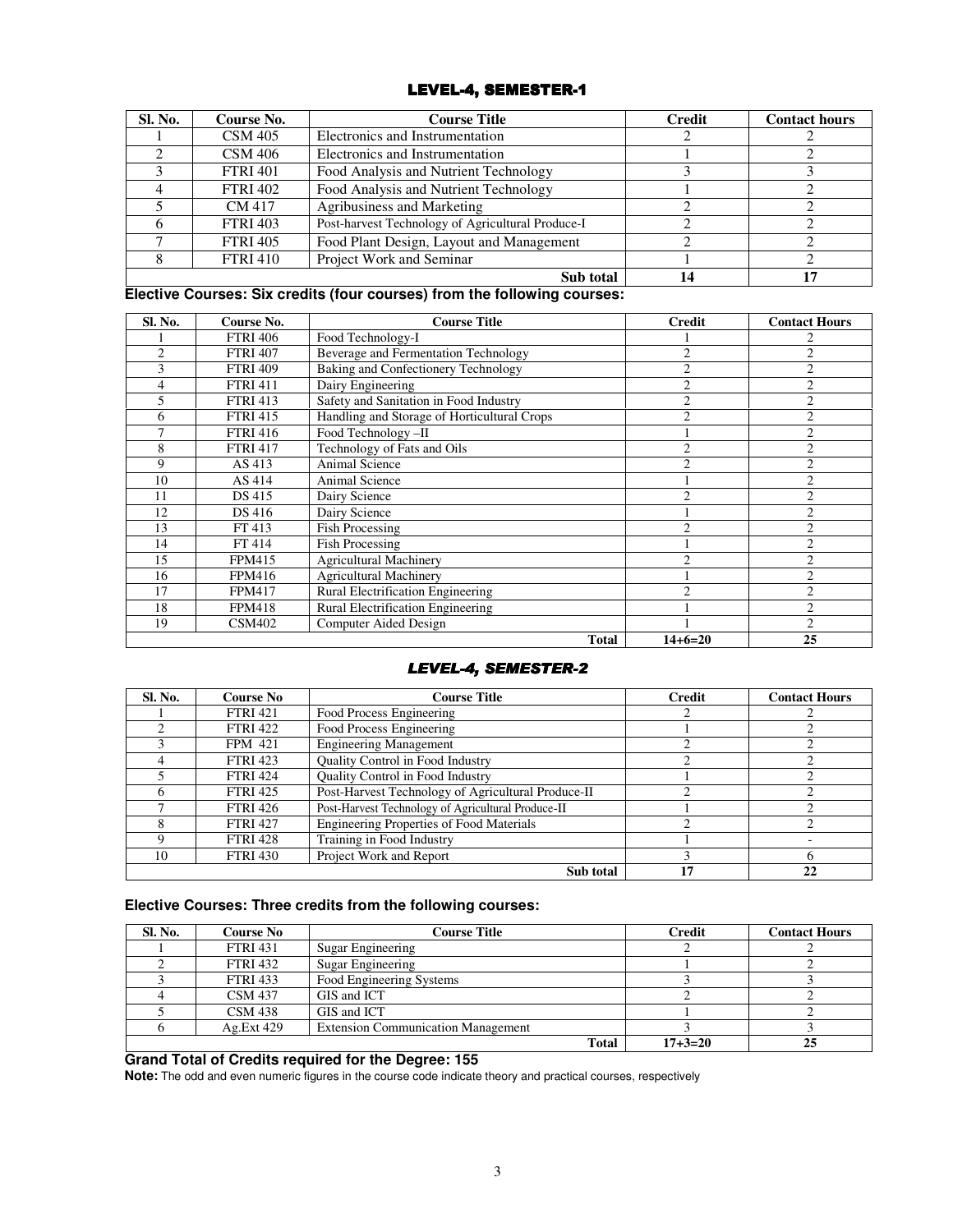# FOOD ENGINEERING

# SYLLABUSES FOR THE B.Sc. FOOD ENGINEERING COURSES

| <b>CSM 111 Mathematics-1</b> | $\emph{}$ redit- $\emph{.}$ |
|------------------------------|-----------------------------|

Differential Calculus: Review: function. Leibnitz's theorem; expansion of functions; Rolle's theorem; mean value theorem; Taylor's theorem and Maclaurins theorem (proof not required); maxima and minima for functions of one and two variables; point of inflexion; partial differentiation; Euler's theorem; applications of partial differentiation; tangent; normal and curvature in Cartesian co-ordinates. Integral Calculus: Review of indefinite integrals; definite integrals; properties of definite integrals; gamma and beta functions; integration by reduction. Matrices: Introduction; transpose of matrix; adjoint and inverse of a matrix; singular and non-singular matrix.

| <b>Physics</b><br><b>PHY 111</b> | $C$ redit- |
|----------------------------------|------------|
|----------------------------------|------------|

General Properties of matter: Elasticity, surface tension and viscosity. Heat and Thermodynamics: First law of thermodynamics and its applications, different kinds of thermo- dynamical changes, interrelation between pressure, volume and temperature. Second law of thermodynamics; reversible and irreversible processes, heat engine and Carnot's cycle. Electricity and Magnetism: Current and resistance, Kirchhoff's laws on distribution of current. Magnetic induction due to current, Ampere's law, Biot-Savart law. Electromagnetic induction, Henry-Faraday's law, inductance, L-R circuits. Nuclear Physics and Electronics : Nuclear physics**-** Atomic and nuclear structure, radioactivity, decay law, half life, nuclear fission and fusion, uses of radio isotopes.

# **PHY 112 Physics** Credit-1

Determination of Y (Young's modules) by Searle's method. Determination of modulus of rigidity by dynamic method. Determination of 'g' by Kater's pendulum. Determination of surface tension by capillary rise. Comparison of magnetic moments of two bar magnets in tan A and tan B position by deflection method.. Comparison of magnetic moments of two bar magnet by null method. Determination H by Vibration magnetometer. Determination of refractive index of liquid by a plane mirror and a convex lens. Verification of laws of combination of resistance by P.O. Box.

# **CHEM 111 Chemistry Credit-3**

Chemical equilibrium: Law of mass action and its application in homogenous and heterogenous reactions. Electrochemistry : Ionic equilibrium, Ostwalds law, common ion effect, electrolytic dissociation and conductance theories of strong electrolyte, pH, Buffer solution and its preparation, indicator, solubility product, principles of precipitation. Preparation of solution: Colligative properties of dilute solutions. Colloids: Preparation, properties and uses of colloids. Colorimetric analysis : Lambert's and Beer's law and their applications. Production of urea from natural gas. Petroleum refining and uses of different fractions. Environmental chemistry and pollution: Aromatic and heterocyclic compounds. Carbohydrates: Chemistry of monosaccharide and disaccharides.

| <b>CHEM112 Chemistry</b> | $\mathbf{r}$<br>-<br>-credit- |
|--------------------------|-------------------------------|
|--------------------------|-------------------------------|

Preparation of standard solution of different compounds like  $Na_2CO_3$ ,  $H_2SO_4$ ,  $H_2C_2O_4$  and KMnO<sub>4</sub> Acid-base titration, redox titration, complexomatric titration. Identification of ogranic compounds and their functional groups: Oxalic, citric, tartaric, acetic, formic acid, glucose, urea and carbonyl compounds

| <b>FS112 Engineering Drawing (Civil)</b> | redit : |
|------------------------------------------|---------|
|                                          |         |

Introduction: History, Applications, Instruments, Lines, Arrows, Dimensions and Symbols Lettering: Definition, Types, Uses, Single and Double stroke lettering. Scale: Definition, Types, Uses, Plane and Diagonal scale construction. Views: Definition, Types and Uses. Orthographic View: definition, Principles, Surfaces of solid sections, Drawing procedure and Uses. Isometric View: Definition, Drawing of solids, Orthographic views from . Isometric views and Uses. Building drawing: Foundation, Superstructure, Lintel with sunshade, Beam, Roof, Staircase, Construction plans and layouts of Farm house and Storage structure.

**LAN101 English Credit-2** 

Textual study and comprehension practice from a prescribed text. Socio-linguistic rules to perform language function in English. Basic grammatical structures: Types of constructional forms of sentences; Sequennce of tense; Voice; Verbs; Verb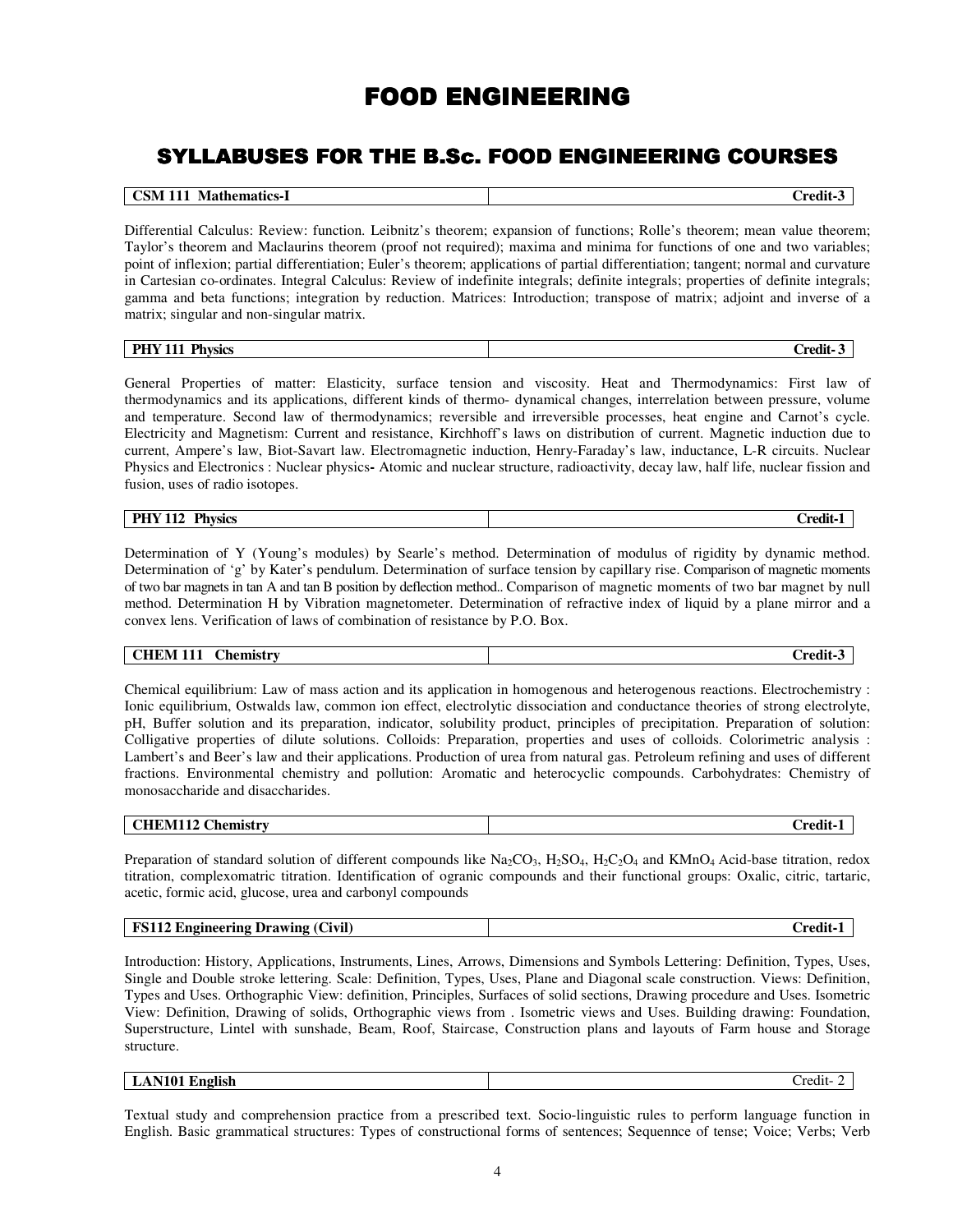patterns and verb modifiers; Syntax; Combination of Sentences; Framing of question sentences. Nouns and determiners; Adjectives; Adverbial and repositional phrases. Mechanics: Punctuation; Quotation marks; Capitalisation. Principles and methods of composition.

| OT101<br>`RC<br>Botany<br>rod | `rodi |
|-------------------------------|-------|

Taxonomy: Concept, botanical nomenclature, principles, classification and objectives. External morphology**:** Vegetative and reproductive organs of plants, canopy concept and water requirement. Cell & Tissue**:** Structures and functions, classification, variation and maturation. Plant-water relationship**:** Concept of water potential and its significance, transpiration- types, mechanism, significance in relation to storage. Photosynthesis and Respiration**:** Sites, types, mechanisms, factors involved, significances during growth, harvest and storage. Fruits, Seeds and Storage organs**:** Formation and structures, types, biochemical changes during growth and ripening, physiological maturity, factors affecting viability and dormancy.

| 110 <sup>o</sup><br>$\sqrt{ }$<br><b>Botany</b><br>`Kt<br>ron<br>'I 102<br>ັ | $\blacksquare$<br>`rodit |
|------------------------------------------------------------------------------|--------------------------|

Study of different storage tissues, seeds and fruits. Study of effects of environmental factors on seed germination. Study of photosynthesis and respiration in plant materials. Determination of water potential in plant tissues. Determination of transpiration in different plant materials. Separation and determination of plant pigments Study of the following families**:** Gramineae, Leguminosae, Solanaceae, Anacardiaceae, Moraceae, Myrtaceae and Bromiliaceae

| redit ( | <b>ACH111 Agro-Industrial Chemistry</b> |
|---------|-----------------------------------------|
|---------|-----------------------------------------|

Water Chemistry-source quality assessment and criteria for drinking and industrial uses. Colorimetry, flame emission and atomic absorption spectrophotometry. Environmental chemistry- environmental sources of toxic substances, such as pesticides their roots and metabolism and biochemical effects as food crops, chemical and photochemical reactions in the atmosphere. .Bio-energy-Concept, energy from agro-wastes generation of bio-gas and utilization of effluents, energy in sewage-sludge and fuels. Chemistry of Agro-industrial crops-Tea manufacturing process, change of chemical composition in tea leaves, aroma, tea infusion, and liquoring quality of tea. Pigments and flavour in Fruits and Vegetables-Carotinoids and flavonoids, their occurrence, role and changes on cooking and processing post harvest nutritional losses.

| <b>110</b><br>.`hemistrv<br>. Agro-Industrial .<br>A'<br>******** | <br>redit |
|-------------------------------------------------------------------|-----------|

Instruction for the use of laboratory chemicals glasswares, and their safety measures. Analytical technique: Titrimetry, colorimetry, flame emission spectrophotometry, atomic absorption pectrophotometry and chromatography and operation of the analytical instrument. Water analysis for different elements with emphasis for heavy metals such as-As, Pb, Zn etc. Analyses of pesticide residues in food crops. Generation of bio-energy from agricultural waste. Identification of hazardous chemicals by pictograms. Analysis of fish and poultry feed.

| $-$<br>81 A<br>'NN<br>tioc<br>N 91<br>'UCS-11<br>$\mathbf{L}$ | -<br>. modif |
|---------------------------------------------------------------|--------------|
|                                                               |              |

Differential Equations, derivation of differential equations from physical problems; solution of first order and first degree equations; second and higher orders with constant coefficients. Co-ordinate geometry, Numerical analysis: Finite difference; detection of errors by use of difference tables; Newton's formula for interpolation; interpolation with unevenly spaced points; Lagrange's interpolation formula; divided difference formula; numerical differentiation and integration; Trapezoidal rule; Simpson's rule; numerical solution of ordinary differential equations; Euler's method; modified Euler's method; Runge-kutta method.

| <b>CSM123 Computer Science</b> | redit- |
|--------------------------------|--------|
|                                |        |

Computer fundamentals: computer systems, number systems and their internal representations, binary arithmetic's, information coding, introduction to digital circuits and their design. Programming fundamentals; control structures; variable modifiers; pointer variables; functions; arrays; characters and strings; structures; recursive functions; disc I/Os; introduction to data structures.

| Science<br>.omputer<br>- 24 .<br>WH I<br>.<br>___<br>. | `rodi1<br>______ |
|--------------------------------------------------------|------------------|
|--------------------------------------------------------|------------------|

Familiarity with computer peripherals; use of different systems s/w; text processing. Program writing and terminal use based on CSM123.

| FPN<br>'M121<br>`echnology<br>or F<br>•kshon<br>$\sqrt{2}$<br>rv<br>. . | 1:4مت |
|-------------------------------------------------------------------------|-------|
|                                                                         |       |

Measurement concepts, Fits and tolerance, Measuring and gauging instruments, Nondestructive testing and inspection. Metal cutting methods, mechanics of metal cutting, metal cutting tools, cutting speed, feed and depth of cut, computing metal cutting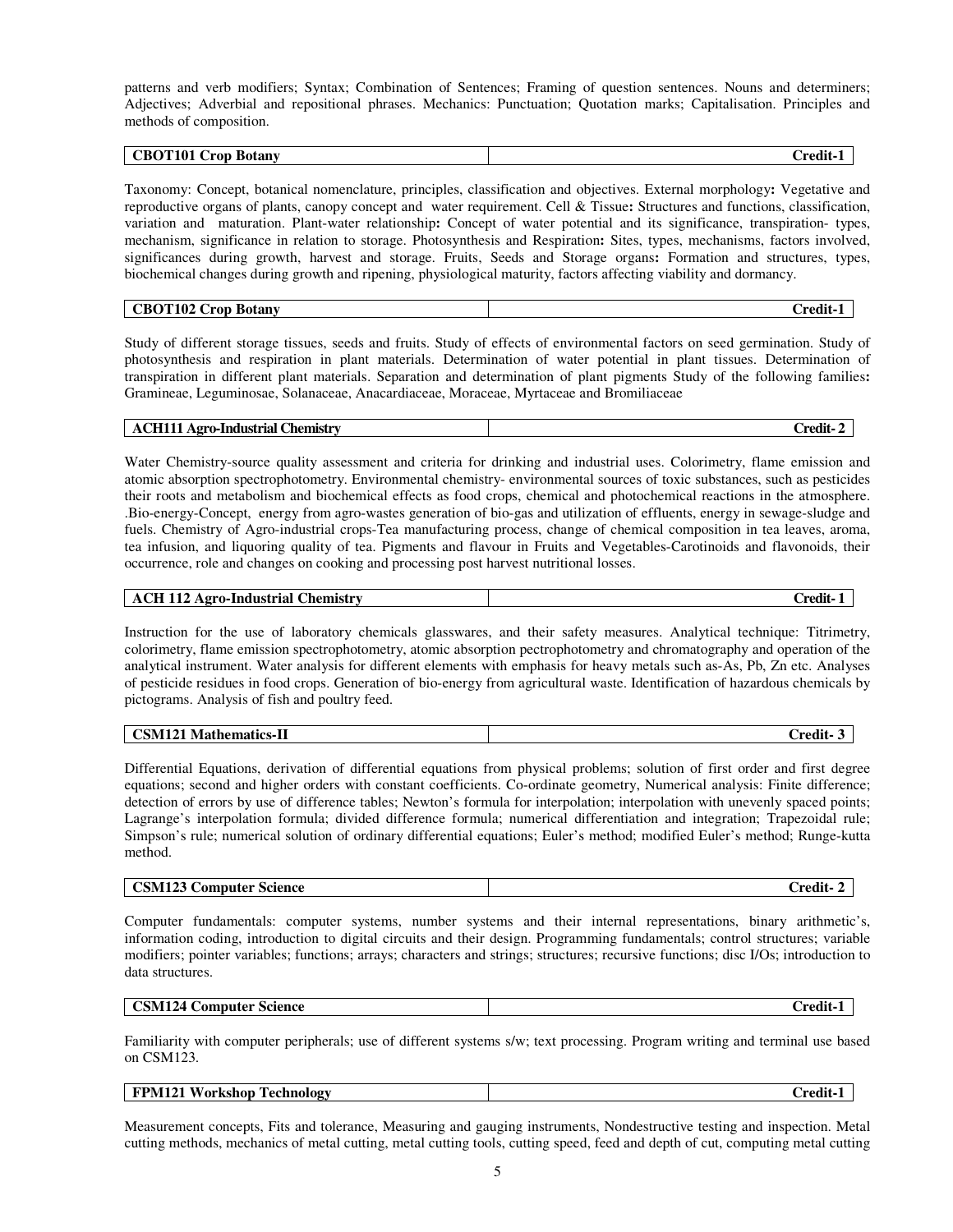parameters. Metal Working Principles**:** Turning, Shaping, Planing, Drilling, Grinding, Welding and allied processes; Threads and thread cutting; Hot and cold working of metal. Basic Machine tools elements: Machine frame, Drive, Work-holding devices, Methods of feed and depth control. Machines: Lathe, shaper, milling, jigs and fixtures, grinding machine and planing machines.

| Workshop<br><b>FPM122</b><br>Fechnology | $\bullet$<br>`rodi1 |
|-----------------------------------------|---------------------|
|                                         |                     |

Identification and use of various measuring and gauging instruments. Identification of various components, processes and operation of metal working machines. Cutting tool shaping and fitting. Cutting speed and feed, cutting time. Safety and protection in the workshop.

| 1124<br>FPM<br>! (Mechanical)<br>+ Engineering<br>. Drawing | <br>`redit-. |
|-------------------------------------------------------------|--------------|
|-------------------------------------------------------------|--------------|

Orthographic drawing and sketching: Pictorial drawing & sketching, intersections and developments; dimensions, tolerances, fits and clearances, limits and precision; screw, threads and threaded fasteners; working drawings; drawing of jigs, fixtures, welded parts, gears and cams; sections of solids, conic sections, loci, spiral curves, log spirals, etc.; preparation of a complete dimensioned scale drawing of agricultural machinery and assemblies. Plan, elevation and cross-sectional view of solid objects.

*Statics:* Force systems: Force, moment, couple, resultant of forces. Equilibrium: Free body diagram, equilibrium conditions and its applications. Friction and frictional force systems, friction in machines. Centroids, center of mass, area and mass moment of inertia, product of inertia. Structures: Simple trusses, frames and machine, beams with concentrated and distributed loads.

*Dynamics*: Kinematics of particles: Rectilinear motion, plane curvilinear motion, different coordinates, relative motion. Kinetics of particles: Force, mass and acceleration; pendulum; work and energy; impulse and momentum; impact; steady and variable mass flow. Kinematics of rigid bodies: Combined sliding and rolling, Mechanism- slider crank, quick return, Link; 3 bar and 4-bar linkage. Kinetics of rigid bodies: Gyroscopic motion and precision.

Types and Instruments of surveying. Chain survey**:** Plotting details, Errors, Merits and demerits. Traverse survey**:** Procedures, Bearing measure and plotting, Errors and adjustment, Merits and demerits Plane Table survey**:** Orientation, Merits and demerits, Two and three point problems. Levelling**:** Objectives, Methods, Reduced level, Effects of curvature and refraction and their corrections. Contouring**:** Characteristics and uses, Direct and indirect methods. Cadastral survey**:** instruments, procedures and land settlement and map preparation. Curves**:** Types, Curve components, Setting of circular, transition and vertical curves, Super elevation and Shift. Project survey**:** Classification, Irrigation and Canal projects

| 122 Field Surveying | `rodi1 |
|---------------------|--------|
| FS                  | w      |
|                     |        |

Chain survey: Location of stations, setting offsets and plotting. Land survey: segmentation and measurement of land area. Traversing: Measurement of bearings, setting stations, plotting and error correction. Plane tabling: Location of objects by radiation and intersection methods. Levelling: Measurement of land undulation and cut-fill measure. Contouring: Setting of contour lines and volume measure of depressed area. Curve ranging: Setting curves for roads and canals for minimal turning risks. Canal project: Setting canal alignment, measurements of reduce levels, plotting canal way. Irrigation project: Setting grids, measurement of elevations at grid corners, cut-fill volume.

| <b>CSM 211 Mathematics-III</b> | `redit- |
|--------------------------------|---------|
|                                |         |

Fourier series & Fourier integrals: Trigonometric series; the Euler-Fourier formula; expansion of functions into Fourier series; half range expansions; the Fourier integrals; Fourier series. Legendre polynomial:Legendre polynomial from Legendre equation; recurrence formula for Legendre polynomial, Rodrigues formula; Orthogonality of Legendre polynomial; generating function. Bessel's functions: Derivation of Bessel's function from the solution of Bessel's equation; recurrence formula for Bessels functions; orthogonal properties of Bessel's functions. Vector calculus: Scalar & vector functions; gradient of a scalar function; curl & divergence of a vector function; Green's theorem; Gauss's divergence theorem and Stokes theorem.

| <b>CSM213 Computer Application</b> | redit- |
|------------------------------------|--------|
|                                    |        |

Web page design using FrontPage ,HTML tools and its resources ,linking, style, and publishing. XML fundamentals ,XML parsers ,XML API. Java basics and networking using Java, Java classes, java script, Java's security. VB basics, VB script, Introduction to CGI programming, Perl interpreter, Perl Language, packages, modules and objects. Introduction to ASP, Application of ASP.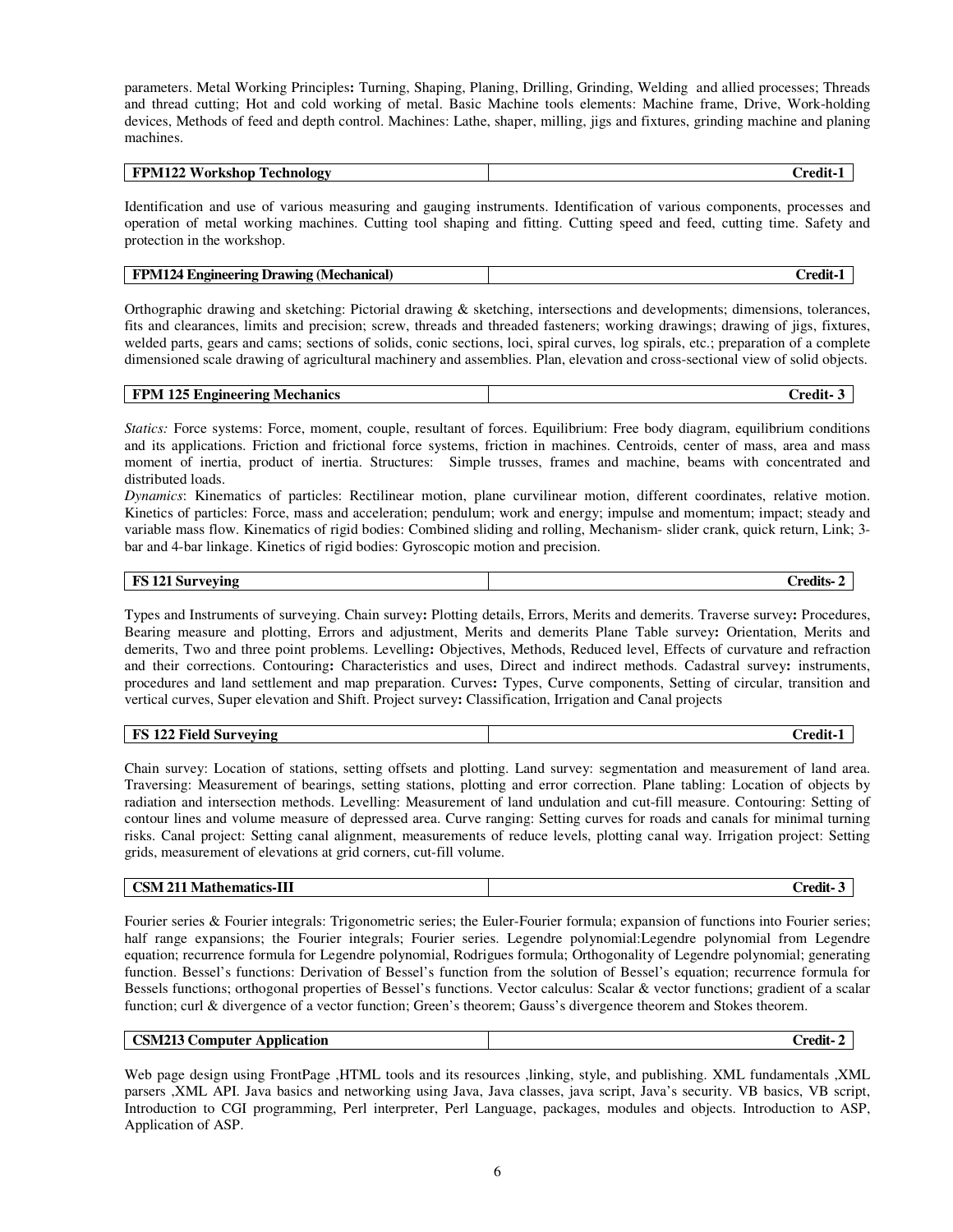| רומ<br>$\mathbf{r}$<br><b>Application</b><br>:omputer<br>214<br>'SM. | $\mathbf{H}$<br>∠redi† |
|----------------------------------------------------------------------|------------------------|
|                                                                      |                        |

Web page design using HTML, XML and FrontPage; JavaScript programming; Introduction to CGI and Perl language; ASP concepts; Network programming with Java.

| 71.<br>.<br><b>Food Science</b><br>41 L C<br>TIZT<br>ж. | ה היי |
|---------------------------------------------------------|-------|

Introduction to food science. Food and nutrition . Proteins, carbohydrates, fats, vitamins, minerals and water - sources, classification and functions. Chemical reactions: Oxidation, Nonenzymatic browning; Enzyme reactions. Microbial activity: Characteristics of microbes; effect of microbes on food. Food borne diseases: food infection and food intoxication and food poisoning. Principles and methods of food preservation: Use of low temperature; use of high temperature. chemical additives; irradiation of foods etc.

## **FTRI 212 Food Science** Credit-1

Proximate analysis, Microbial load calculation, processing of fruits and vegetables for different products. Preparation of tin cans, seaming, double seaming etc.

| тмж<br>$\mathbf{m}$<br>'N<br><b>Mechanics</b><br>Fluid<br>411<br>. | $\blacksquare$<br>`roditc<br>U cuns |
|--------------------------------------------------------------------|-------------------------------------|
|--------------------------------------------------------------------|-------------------------------------|

General properties of fluid. Principles of hydrostatic pressure: Unit pressure, Resultant pressure, Pascal's Law, Free surface of a liquid, Atmospheric, absolute and gage pressure, Pressure head, Vapor pressure, Manometer, Micro-manometer, Piezometer. Buoyancy of fluid: Principle of Archimedes, Condition of equilibrium of floating bodies, Determination of metacentric height, Floating bodies, Flow of fluids, Path lines and stream tubes, Laminar and turbulent flow, Equation of continuity, Velocity head and total head of a fluid, Steady and unsteady flow and Uniform and non-uniform flow.

| TV.<br>™luio ⊤<br><b>Mechanics</b><br>$^{\prime}$ N $/$<br>$\angle$ $\angle$ $\angle$ | 'nod<br>лп |
|---------------------------------------------------------------------------------------|------------|
|                                                                                       |            |

Determination of location of center of pressure for a submerged plane surface. Determination of metacentric height of a floating body. Problems on fundamental properties of fluid. Problems on atmospheric, absolute and gage pressure. Problems on manometers. Problems on total pressure on plane surfaces. Problems on total pressure on curved surfaces. Problems on buoyancy.

### **FPM 211 Thermodynamics** Credit- 2

Elementary thermodynamics of perfect gases, energy equations, laws of thermodynamics and their application, entropy and enthalpy, thermodynamic processes, gases and single phase system, steam and two phase system, steam plant, steam turbines, air compressors, ideal gas cycles, refrigeration, Calorimetry.

| $-7.112 \text{ T}$<br>FPM<br>l'hermodvnamics<br>41 4 | $\mathbf{H}$<br>∠redit |
|------------------------------------------------------|------------------------|
|                                                      |                        |

Problems on the application of the processes, laws, ideal cycles, use of steam and gas tables. Study on refrigeration system. Problems on entropy and enthalpy. Problems on air compressors, turbines.

| RS.<br>3 211 Rural Sociology | ∵medit… |
|------------------------------|---------|
|                              |         |

Origin and Development of Rural Sociology; Scope, Importance Role of the Rural Sociologists in Agricultural Development. Methods and Techniques of Social Research: Scientific research methods, importance, value judgment and ethical issues, types, research process, sampling, mode of data collection and analysis of social data. Culture: Meaning, importance and function, elements, Cultural universals and variability, ethnocentrism and relativism. Rural Social Differentiation, Stratification and Rural Power Structure: Society, Technology and Rural Social Change. Rural social policy and planning and rural development.

|--|

Scope of economics, basic concepts of economics and agricultural economics. Theory of consumer behaviour: Marshallian Utility analysis, Indifference curve analysis and elasticity of demand. Theory of Production: Factors of production, Law of diminishing returns. Stages of production, Optimum input use, Cost and revenue concepts, Markets and their characteristics, Price determination under different market conditions. Concepts and measurement of national income, Difficulties of measuring national income in Bangladesh, Role of agriculture in the economic development of Bangladesh, Problems of agricultural development in Bangladesh.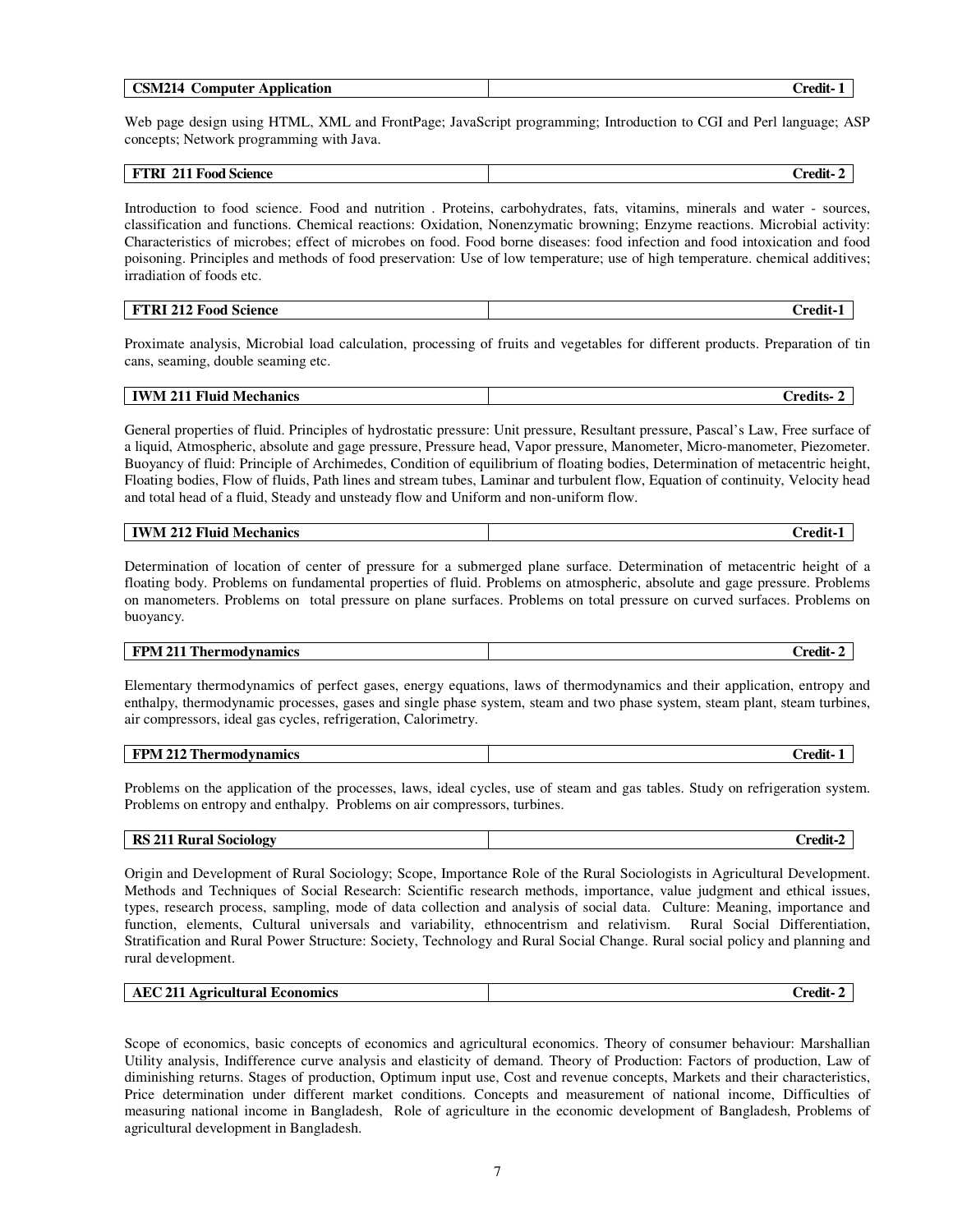|--|

Definition, branches, importance and scope of horticulture. Propagation of horticulture crops: Advantages, disadvantages, method and techniques, construction of green house, lath house and mist house. Production technology of the following horticulture crops: Production statistics, soil, climate, varieties, propagation, cultural practices, pest management and harvesting of banana, papaya, pineapple, mango, jack-fruit, litchi, potato, tomato and cauliflower. Harvesting and post harvest handling of horticulture crops: Harvesting, curing, grading packing processing, shipment and marketing o horticulture produces.

### **HORT 212 Horticulture Science Credit-1**

Lay out and designing of green house, lath house and mist house. Identification and use of nursery equipment's. Identification of horticulture crops. Preparation of seedbed and seedling raising. Methods of planting horticulture crops. Propagation practices of different horticulture crops.

| A 771<br><b>Electrical</b><br><b>FPM</b><br>. Engineering<br>$\mathbf{W}$ $\mathbf{L}$ | . .<br>redit |
|----------------------------------------------------------------------------------------|--------------|
|----------------------------------------------------------------------------------------|--------------|

DC Circuits- fundamentals of current, voltage, resistance and their units. Network Analysis: Methods of branch current and loop current. Superposition and Thevenin's theorems. Magnetic Circuits: magnetic flux lines, flux density, permeability and reluctance. AC Circuits: Instantaneous current, voltage and power. Cycles, period, frequency, phase difference and power factor. Phasor Algebra: Cartesian, exponential and polar forms of representation. Operators, addition, subtraction, multiplication and division. **Electronics** Atomic structure and energy bands in solids. Transport phenomenon in semiconductor, junction diode characteristics and diode circuits. P-n-p and n-p-n transistors circuits, signal power amplifiers, filtering. Integrated circuits**:** Feedback amplifier and Oscillators. Switching control and control circuits.

| $\sim$ 222 Electrica.<br>FPM<br>. Engineering<br>trical<br>₩<br>-- | 'nodi |
|--------------------------------------------------------------------|-------|
|--------------------------------------------------------------------|-------|

Elementary circuit and wiring. Use of voltmeter, ammeter and multi meter. Series and parallel circuits. Electric power distribution. Use of wattmeter and energy meter. Verification of superposition theorem. Verification of Thevenin's theorem. Study of RLC circuit. Half wave and full wave rectification. Small signal application. Design of control circuits. Study of applications in instrumentation.

#### **FPM 223 Heat Engines** Credit-2

Basic Engine types and their operation. Combustion and Fuels for ICE, knock and the engine variables. Fuel metering in SIE and CIE, IC Engine Characteristics and design, Major components and systems. Spark-Ignition and Compression Ignition Engines, Engine performance, exhaust gas analysis and air pollution.

| $\sim$<br>FPN<br>Engines<br>Heat<br>. 224<br>-----<br>. . | $\bullet$<br><b>Prodit</b> |
|-----------------------------------------------------------|----------------------------|
|                                                           |                            |

General study on engines. Calculation of Ip and Bp and energy balance. Study on cooling, lubrication and Ignition systems. Two stroke, four stroke engine cycles and valve timing diagram. Study on injector, carburetor and fuel pump. Performance test of injector. Analysis of exhaust gas. Engine tuning.

| <b>FS221 Strength of Materials</b> | <b>Credit-2</b> |
|------------------------------------|-----------------|
|                                    |                 |

Elasticity, Deformation, Poison's ratio, Mechanical properties, Stress-train relationship. Stress: Stresses in cross-sections, Localised, Temperature, Shear and Combined stresses, Nature and causes of failure, Allowable and Working stresses. Shear force and Bending moment: Loading conditions, Sign convention, Shear force and Bending moment relations and diagrams for Uniform, Concentric and Inclined loading on horizontal and inclined beams, Thrust diagram. Deflection of Beam: Definition, Types, Methods, Deflections of cantilever and simple beam, Stress and Deflection of helical spring, Hoop-stresses. Torsion: Definition, Relation among curve, radius and moment, Torsion in circular and hollow shafts. Principal stress; column and strut.

| <b>FS222</b><br><b>Strength of Materials</b> | redit |
|----------------------------------------------|-------|

Reconnessences of material-testing laboratory and draw the layout, Hardness number of metallic plates. Shear modulus of a helical spring. Tensile strength of mild steel rods. Shearing strength of metallic wires. Deflection of wooden beam. Flexural strength of reinforced concrete slab and beam. Impact test by penetrometer.

| <b>ST</b><br>$\mathcal{L}$ $\mathcal{L}$ 21 Statistics | - 10<br>`rodit<br>$\mathbf{u}$ . $\mathbf{u}$ |
|--------------------------------------------------------|-----------------------------------------------|
|                                                        |                                               |

Variables, Frequency distribution, Measures of location and variation and shape characteristics of curves. Random experiment: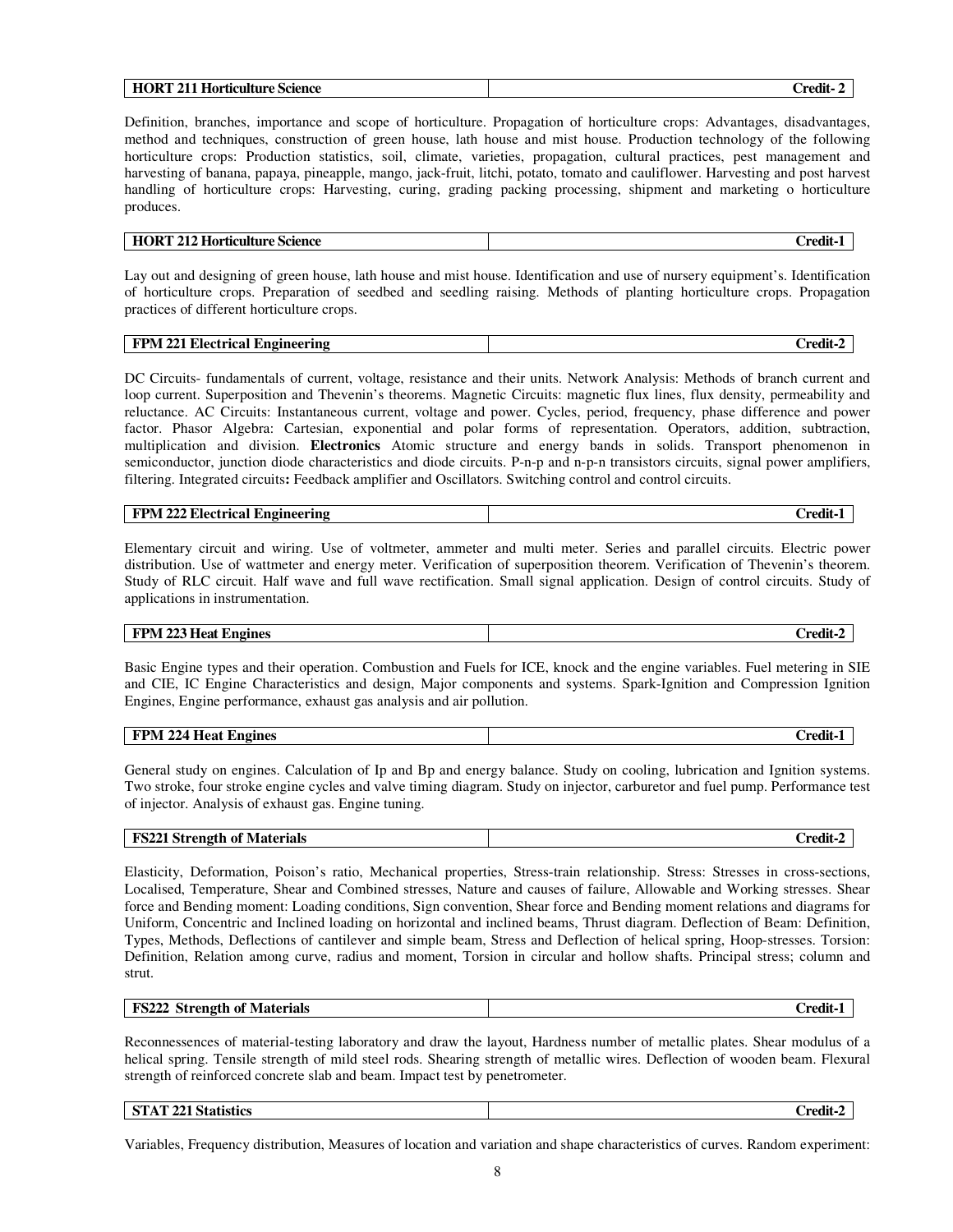outcome, sample space, events. Laws of probability. probability distribution. Probability function. Simple correlation and regression: Pearson's correlation coefficient, least squares method for fitting regression line. Population and sample, null and alternative hypotheses; Level of significance. Basic steps for testing hypothesis. Statistical tests: Significance of correlation and regression coefficients, independence of attributes. Statistical Quality Control.: Product control vs. process control, Problems and principles of statistical quality control. Construction of different types of control chart. Producer's risk and consumer's risk, OC and ASN functions. Experimental design**:** Basic concepts and principles.

### **STAT 222 Statistics Credit- 1**

Frequency tables and their graphical representation. Measures of location and variation. Moments. Measures of skewness and kurtosis. Pearson's correlation coefficient. Fitting linear regression to observed data by the method of least squares. Statistical tests: A population mean is equal to a specified value, equality of two population means (for both independent & correlated samples), a population proportion is equal to a specified value, equality of two population proportions, indepndence of attributes, significance of correlation and regression coefficient. Analysis of variance for completely randomized and randomized block designs. Multiple comparisom (using t and lsd). Construction of different types of control chart.

|                                                                              | $\bullet$ |
|------------------------------------------------------------------------------|-----------|
| <b>FS22?</b><br><b>Cost Estimation</b><br><b>Engineering Materials and G</b> | redit-    |

*Materials:* Selection and use of engineering materials. .Bricks**:** Factors, Brick quality, Tests, Classification and Uses. Cement: Classification, Composition and Properties. Sand: Classification, Uses, Gradation and Fineness Modulus Concrete**:** Classification and Properties, Concrete mix design Timber**:** Wood structure and Volume measure, Characteristics and Seasoning. Steel**:** Classification, Composition and Properties Plastic**:** Composition, Properties and Uses of thermosetting and Thermophilic plastics. Painting materials**:** Composition, Types and Uses of enamel and Plastic paints, Varnishes, Ferrocement. *Cost Estimation:* Rates and Specifications. Earth work: Volume measure, Highways and Canals, Building work**:** Materials and Labour per Unit work, Brickwork estimation, Preparation of material and Cost sheets. Pipe, Drain and Cana**l**: Material, Labour and Cost estimation of Sewer line, Surface drain and Canals Timber work**:** Material and Cost measure for King and Queen post roof trusses. Insulation work: Materials and measure of cost for floor, roof and wall insulation Work Scheduling**:** Preparation of schedule, Tender, Quotation and Indenting of materials

| FS 224 Engineering Materials and Cost Estimation | redi1. |
|--------------------------------------------------|--------|
|--------------------------------------------------|--------|

Water absorption and Crushing strength of brick, Unit weight and Fineness modulus of sand, Normal consistency and Setting times of Portland cement, Compressive and Tensile strength of cement mortar. Measurement of workability of Concrete mix, Compressive and Tensile strengths of concrete, Works, materials and cost estimation of a building.

| <br>$\sim$<br>Engineering<br>. `redit<br>; of Food<br>ntals.<br>"tamer"<br>Fund<br>v.<br>. |  |
|--------------------------------------------------------------------------------------------|--|
|--------------------------------------------------------------------------------------------|--|

Process and operations; kinetics of processed foods, fundamentals of mass transfer. Transportation: Cleaning, sorting, washing and size reduction, sieve analysis, mixing operations, blanching, cooking. Homogenization, Pasteurization and coolingmethods and equipment. Rheological behaviour of foods, properties of fluid foods, rheometers, friction in laminar flow and turbulent flow; power requirements of pumping fluid foods; properties of suspensions, concentrated products, granular foods, powders and solid foods. sanitary pumps and piping systems. Introduction to refrigeration and cooling systems for chilling foods. Heating systems including boilers for food processing plants. Steam as a heating source. Rating of boilers, boiler maintenance, fuel, boiler efficiency, steam purity, steam requirement and costs.

Introduction to grinder, sieve and sieve shaker. Determination and designation of fineness of ground food. Design problems related to size reduction, cleaning, sorting, washing equipments. Spray drier, prepare milk powder. Functional system of a refrigerator, boiler, steam jacketed kettle, retort and exhauster-drawing and labeling of their functional parts and system. Chilling of fruits and vegetables at various low temperature and observation of effect on quality. Materials and heat balance. Problems and experiments on kinetics of reactions occurring in foods. Problems on pumping of fluid food, prevention of heat loss during heating and cooling.

| $-$<br>raulics<br>IW<br>'N<br>- | $\sim$<br><b>אמי</b><br>''''<br>$- - - - - -$ |
|---------------------------------|-----------------------------------------------|
|                                 |                                               |

Euler's equation, Bernoulli's energy equation, Flow of gases. Flow through orifice**,** Coefficient of velocity, contraction and discharge, Head loss in orifice, orifice coefficients and their variations, Flow over notches and weirs**:** Fundamental theory, Standard weir formulas, Rectangular, triangular and trapezoidal weir, Flow over broad crested and submerged weir, Time of emptying reservoir. Flow through pipes**:** Critical velocities in pipes, Velocity head in a pipe, Loss of head in pipes, pipe diagrams, Flow in pipe networks. Introduction to open channels**:** Description, Uses, Velocity distribution, Wetted perimeters and hydraulic radius, Energy in open channel, Cross section of greatest efficiency.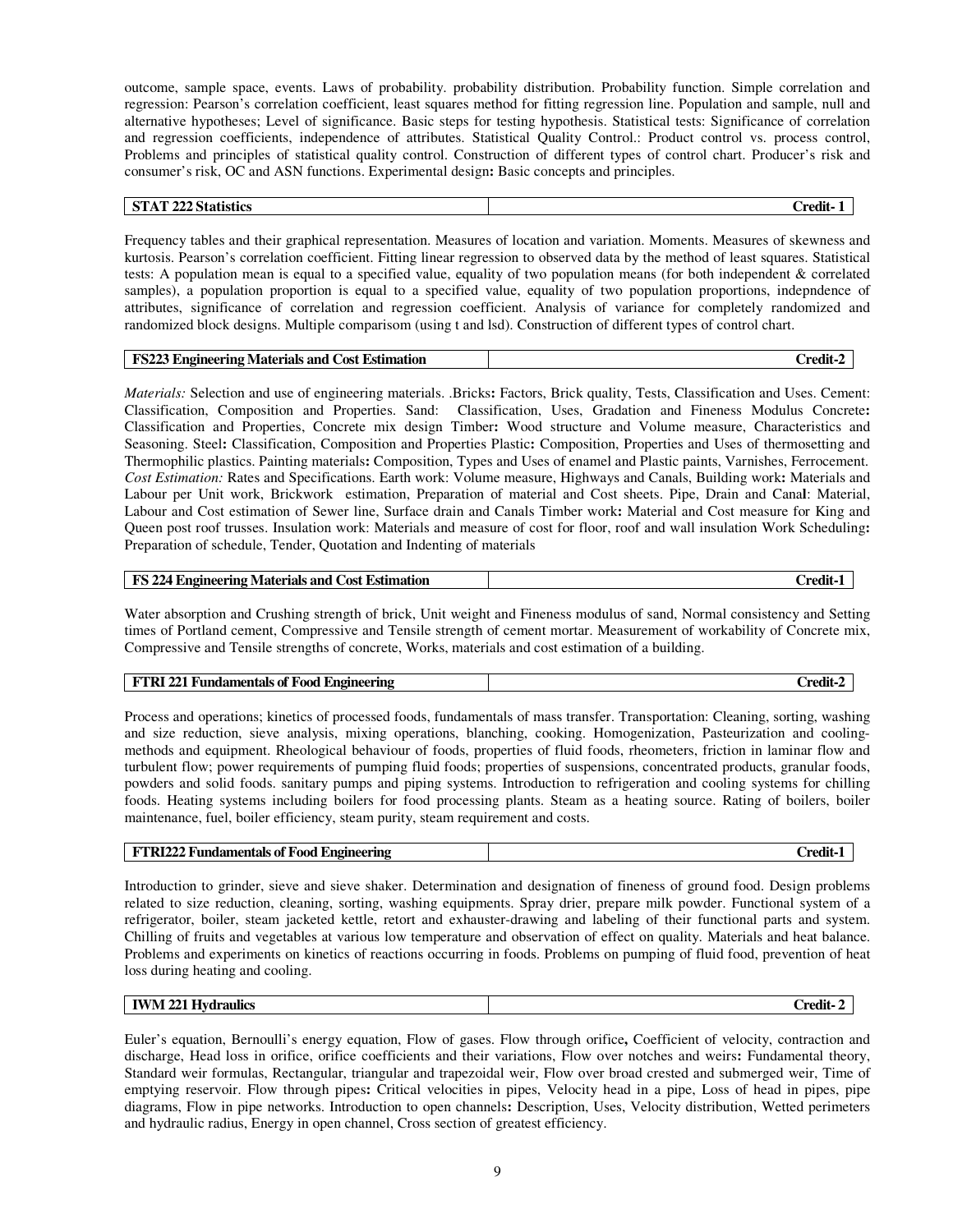| -<br>$-$<br>$- - -$<br>---<br>aulics:<br>M<br>'NA<br>--- | $\sim$ $\sim$<br>$-$<br>$-0.0$ |
|----------------------------------------------------------|--------------------------------|
|                                                          |                                |

Determination of coefficient of orifices. Determination of coefficient of notches and weirs. Determination of coefficient of venturimeter. Verification of ernoulli's energy equation. Determination of coefficient of friction of pipe. Study of hydraulically operated control gates. Study of different types of flow. Problems on fundamentals of fluid flow. Problems on orifice, notch and weirs.Problems on pipes. Problems on open channels.

| <b>FTRI</b> 311 Unit Operations in Food Engineering | Credit-2 |
|-----------------------------------------------------|----------|
|                                                     |          |

Physical, thermal and chemical properties of food products and handling materials. Harvesting and post harvest handling, grading, packaging, transporting and storage of fruits and vegetables. Heat exchangers and their classification. design aspects of various heat exchangers. Quick freezing equipments and their classification, description, design and operation. Thawing equipments. Evaporation and concentration. Different evaporators, design principles of evaporator and their application in food processing. drying process, water activities, moisture content, psychrometry. dryers for various food materials. Operating principles and design aspects of different types of blanchers, filling machine, exhausters, double seamer and commercial retorts for canning of foods of different origin. Design of material handling equipments. Automatic control, automation and safety measures in food plant. Churning and butter handling equipment, cheese plant equipment. Irradiation, equipments for irradiation and related aspects.

| <b>FTRI 312 Unit Operations in Food Engineering</b> | <b>Credit-1</b> |
|-----------------------------------------------------|-----------------|
|-----------------------------------------------------|-----------------|

Problems on determination of physical and thermal properties of food materials. Drawing & design problems on cabinet dryer, tunnel dryer, drum dryer, spray dryer, vacuum dryer and freeze dryer. Determination of dryer capacity as affected by process variables. Retort operation, design problems on retort. Design of blanchers, exhauster, double seamer and filling machine. Design of steam jacketed kettle. Problems on heat exchangers, freezing equipments and evaporator design. Design of material handling system and irradiation plant.

| ⊥ Biochemistr™<br>. .<br>. .<br>_____ |
|---------------------------------------|
|---------------------------------------|

Chemistry of carbohydrates. Browning reactions. Proteins: physical and chemical properties and determination of amino acids. Quality evaluation of plant and animal proteins .Lipids: Chemistry of fats, phospholipids and glycolipids. Fat with rancidity. Chemistry and function of steroids: Chemistry of nucleic acids. Structure and functions of DNA and RNAs. Chemistry of enzymes. Factors affecting enzymic activity. Role of enzymes in food industry. .Vitamins and minerals: Classification, sources, biochemical functions and deficiency diseases: Concept of metabolism, different pathways. Metabolism of carbohydrate, fat and protein, and their interrelationship. Metabolic diseases and food therapy.

#### **BCHEM 312 Biochemistry Credit-1**

Preparations of buffer solutions and determination of pH. Colour test of carbohydrates and proteins. Preparation of starch and detection of amylase activity. Estimation of vitamin C. Proximate analysis: Moisture, fat, protein, crude fibre and ash. Estimation of protein by Kjeldahl and Biuret method. Determination of saponification and iodine value. Separation of sugars by TLC.

| .<br>$\mathbf{r}$<br>-<br>reneral<br>. Microbiology<br>IV.<br>ו ל<br>ຼ | 'nod |
|------------------------------------------------------------------------|------|
|------------------------------------------------------------------------|------|

Importance of bacteria, molds, yeasts, algae and viruses in food science and technology as pathogen, nutrients ands potential spoilage organisms. Morphology, cultural and biochemical characteristics of bacteria, molds, yeast, algae and viruses. Factors influencing growth and death of bacteria. Temperature and oxygen relationship of microorganisms.. The mechanisms of bactericidal action. The taxonomy of microorganisms-nomenclature, genera, species and types. Pathogenic microorganisms and their relationship to disease; Mechanisms of infection; Microbial virulence; Factors influencing virulence; Koch's postulate. Basic concept of the immune state, Natural barrier; phagocytosis, antigens and antibodies toxin & anti-toxin and hypersensitive conditions.

| <b>VHM 316 General Microbiology</b> | $Credit-1$ |
|-------------------------------------|------------|
|-------------------------------------|------------|

The practical work of the students shall closely follow the theoretical lectures as far as practicable, and shall include the following: Sterilization, preparation of simple culture media, Microscopic examinations, staining procedures – Grams stain and Ziehl-Neelson's staining method. Cultivation of microorganisms, methods of obtaining pure culture. Use of sugar and other media in detection of unknown organisms. Students shall be required to show a good knowledge of the topics included in the theoretical portion of the paper. They shall maintain a record of everything done in practical classes in a laboratory notebook to be checked and signed by the teacher(s) concerned.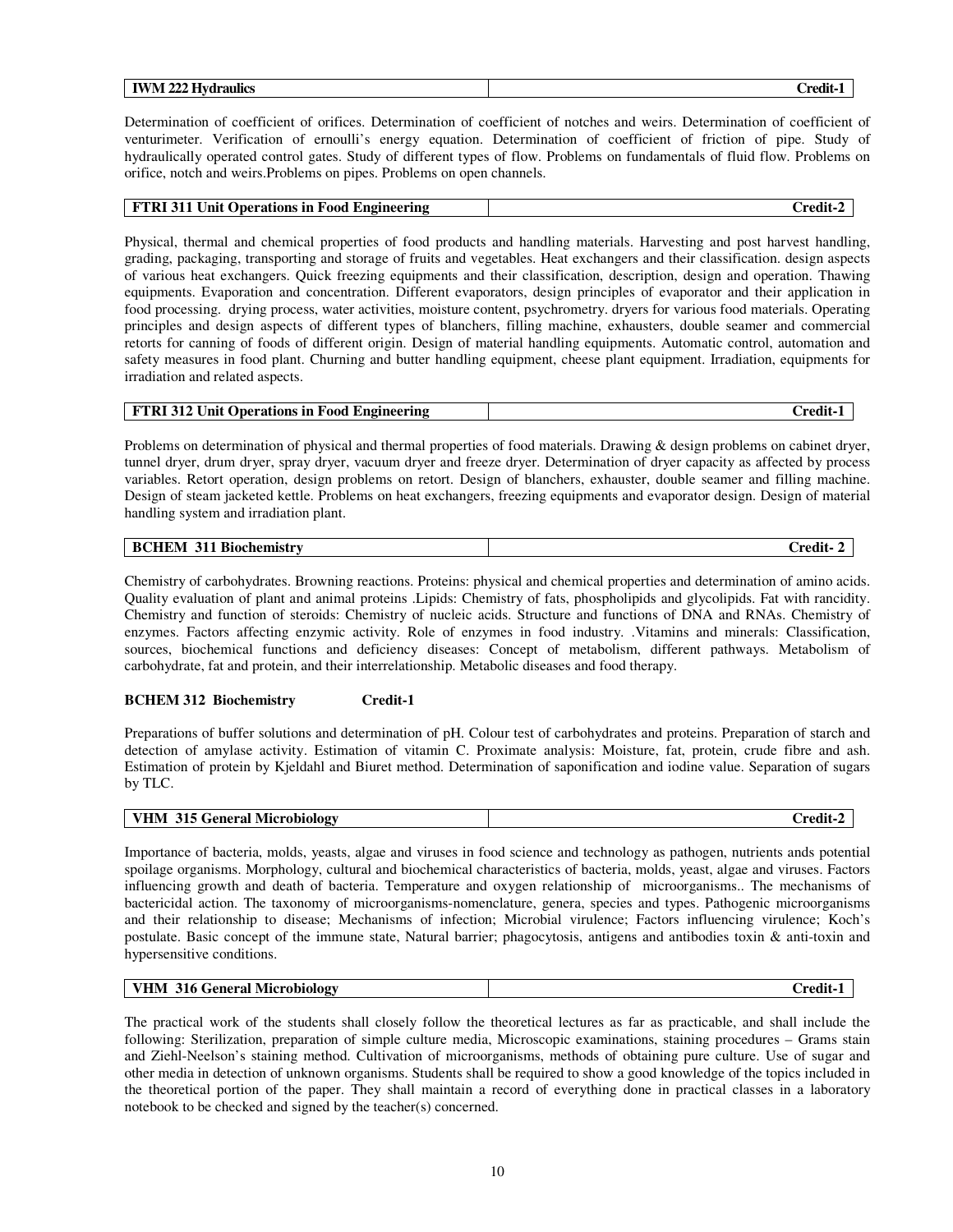| 313 Food Packaging and Machinery<br>FTRI<br>redit: |
|----------------------------------------------------|
|----------------------------------------------------|

Food packaging; package functions and selection. Heat and mass transfer aspects. Food packaging machine parts, analysis of motion and displacement, velocity and acceleration of moving parts. Primary and secondary containers, degree of rigidity, preformed and in-line forming, hermetic closure. Materials of Packaging– paper and board materials, wood and textiles; flexible films, laminates, rigid and semi-rigid plastic, metal and glass. Package testing equipments and machineries. Filling Equipment: Types, functions and operation, principles of filling equipment Closing and Sealing Equipment: Principle, design, operation and handling of various closing and sealing equipments. Aseptic filling: Principle, design, operation and handling of Horizontal form-fill-seal machine, Horizontal form-fill-seal machine for sachets, a thermoforming filling and sealing system, tetra brick aseptic packaging system.

| 313 Electrical Machinery |        |
|--------------------------|--------|
| <b>FPM</b>               | redit- |

Transformers: Constructions, equivalent circuits, open circuit and short circuit tests. Three phase transformers & auto transformers. Rotating machines: Generated voltage and rotating magnetic fields, Introduction to DC and AC machines. DC machines: Armature reaction and communication. Generator and motor analysis. Motor speed control and applications. Synchronous machines: Equivalent circuit, short circuit and open circuit characteristics and power angle characteristics, synchronous motors and V-curves. Induction motors: Equivalent circuit analysis, squirrel cage and wound rotor motors, and motor applications. Speed control. Fractional horsepower AC Motors: Single phase induction motors.Starting & running performances, universal & capacitor motors. Selection of motors.

### **FPM 314 Electrical Machinery Credit-1 Credit-1**

Short circuit and open circuit tests of transformer. Experimental determination of voltage regulation and efficiency of a transformer. Construction of a three phase transformer using three single phase transformers. Building up of a shunt generator. Study of speed control of D.C. shunt motors. Study of three phase squirrel cage motor. Study of three phase wound rotor motor. No load & blocked rotor test of 3 phase induction motor. Study of single phase induction motor. Starting and operation of universal and capacitor motors.

| <b>FS 315 Food Factory and Storage Building</b> | $\blacksquare$<br>Credit-2 |
|-------------------------------------------------|----------------------------|
|-------------------------------------------------|----------------------------|

Introduction**:** Food factories, types and purposes. Site Selection**:** Location, marketing utilities and facilities, soil investigation. Food Factory Building Components**:** Foundation, column, beam and roof elements. Environmental Consideration**:** Lighting, ventilation, sanitation and waste disposal. Floors and Walls**:** Selection of materials, aspects of strength and durability. Storage Buildings**:** Importance, types, climatic considerations and requirements

| <b>Storage Building</b><br><b>FS 316</b><br><sup>1</sup> Factory and L<br>Food | redit : |
|--------------------------------------------------------------------------------|---------|
|--------------------------------------------------------------------------------|---------|

Principles of food factory and storage building design. Soil identification and test for soil moisture, soil densities and strength parameters. Design and layout of food factory and storage buildings. Visit to storage and food factories.

| 305<br>$\gamma_{\mathbf{M}}$<br>ītanev<br>$\mathbf{r}$<br>.0111<br>$\sim$<br>. | $\blacksquare$<br>'nodit<br>______ |
|--------------------------------------------------------------------------------|------------------------------------|
|                                                                                |                                    |

Fundamental concepts of Accountancy: Debit (Dr), Credit (Cr), Transaction, Business Transaction, Leger Posting, Accounting concepts and conversions. Double entry system of Accounting and Accounting Cycle: Accounts and its classifications. Cash Book, Classification of Assets and Liabilities, Financial Accounts with adjustments. Single Proprietorship business, Bill of Exchange. Application of accounting principles to food processing firms.

| <b>FTRI 315 Renewable Energy in Food Processing</b> | Credit-2 |
|-----------------------------------------------------|----------|
|-----------------------------------------------------|----------|

Introduction to solar, wind, hydropower, biomass and geothermal energy; Calculation of solar intensity; Design and description of solar collector, solar pond, solar cell, solar dryer and their use in food processing with particular reference to product quality and cost-benefit ratio.

| LAN 311 Technical Communications in English | Credit-2 |
|---------------------------------------------|----------|
|                                             |          |

Situational English (Oral & Professional**):** Selected dialogues and conversations each supplemented by socio-cultural rules necessary for effective language use.Reading Comprehension**:** Selected articles on science, agriculture and engineering.Writing skills**:** Practicing some compositional activities essential for making written communication; e.g. Letter (formal & informal), CV, Report writing, Precis, Summary, Paragraph, Abstract etc.Structural Grammar**:**Written: Sentence (Type and Structure), Agreement between Subject & Verb, Tense & Voice, Gerund, Participles, Infinitives, Model auxiliaries, Conditionals, Combination of Sentences.

Phonetics (spoken): IPA. Pronunciation, Stress and accent, Intonation.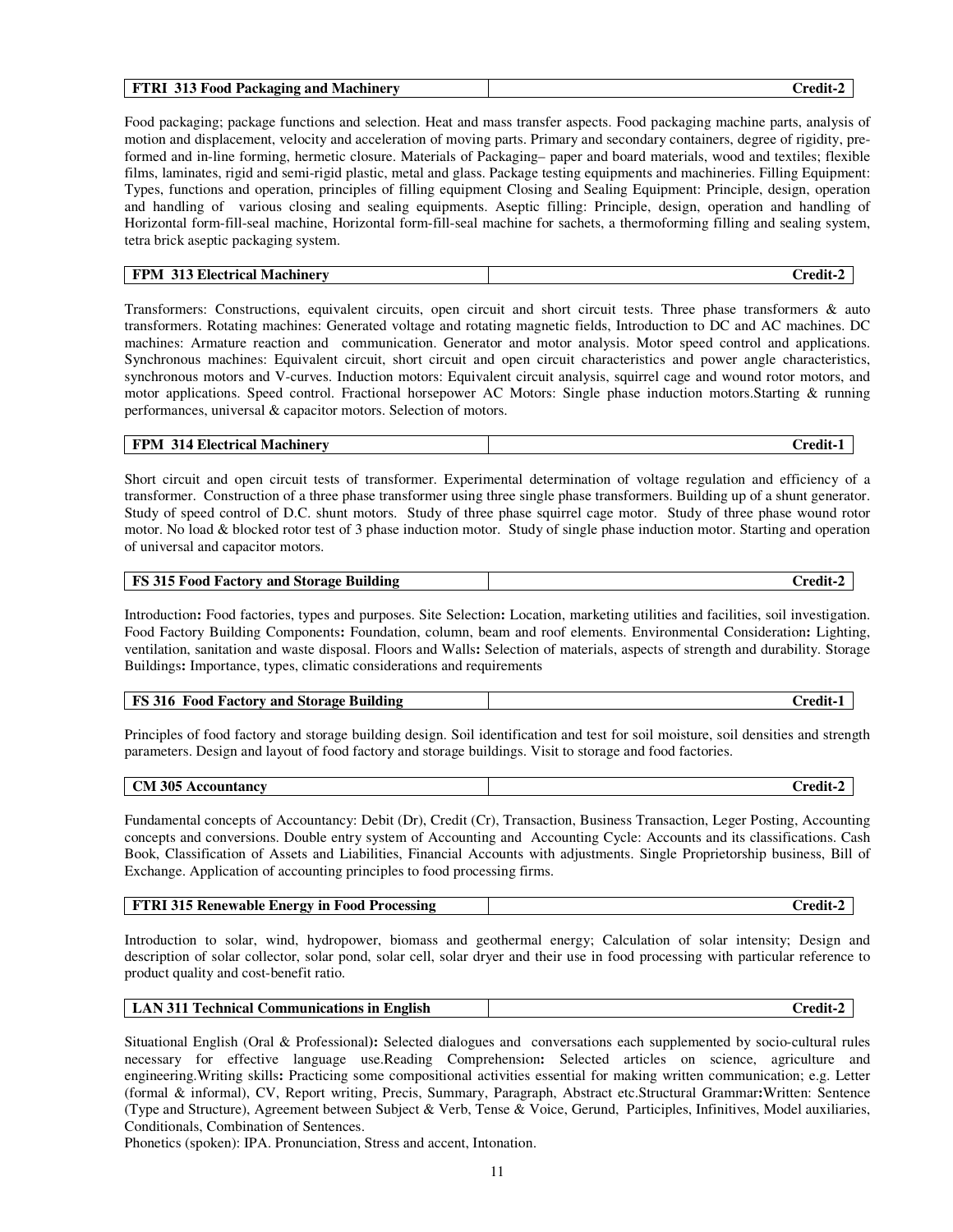| <br>----<br>321<br>$\mathbf{r}$<br><b>Food</b><br>Chemistry<br>., .<br>∠redit<br><b>FIM</b><br>- |
|--------------------------------------------------------------------------------------------------|
|--------------------------------------------------------------------------------------------------|

Composition of foods. Forms of water in foods; determination of moisture by different methods; Major source and types of carbohydrate. dietary fibre. Calorific values and digestibility of carbohydrates, sugar and polysaccharide in foods. Role and use of lipids in foods, processing fats and oils. Protein: Distribution, amounts and functions. Effect of processing on functional and nutritional properties of protein Vitamins and minerals: Requirements and allowances. Enrichment, restoration and fortification, Pigments in foods: Chlorophyll, cartenoids, anthocyanins and others, their properties and functions. Synthetic colours: structures, sources and properties .Flavour and aroma: Definition , importance to food processors, Flavours and flavourings in foods. The browning reactions: Enzymatic and nonenzymatic browning.

| FTRI 322 Food<br><b>Chemistry</b> | Credit- |
|-----------------------------------|---------|
|-----------------------------------|---------|

Evaluation of chemical leavening agent and their application in baked goods. Determination of relative sweetness of sugar. Characterization of sugar syrups- effect of temperature, concentration, agitation on solubility of sugar. Extraction, separation and characterization of food pigments. Determination of food additives, sodium benzoate, SO<sub>2</sub>, acidity and pH. Assessment of physico-chemical properties of major cereals.

| Microbiology<br><b>FTRI 323 Food</b> | $C$ redit $\cdot$ |
|--------------------------------------|-------------------|
|--------------------------------------|-------------------|

Introduction to food microbiology, food as a substrate for microbes. Microorganisms important in food. Microbial contamination of food from natural sources and during handling and processing. General principles underlying microbial spoilage. Bacterial growth curve, thermal death time. Microorganisms important in the spoilage of different groups of food. Food poisoning and infection: Related organisms, outbreak, prevention and remedy, food sanitation, inspection and quality control. Fermentation, principle & manufacture of vinegar, citric acid, alcohol, beer etc. Manufacture of food yeast, production of food antibiotics, soyasauce, Koji, Miso etc.

| 324<br>${\bf F}$<br>d Microbiologv<br>-Food<br>. . | 'nod<br>______ |
|----------------------------------------------------|----------------|
|----------------------------------------------------|----------------|

Bacterial load calculation. Morphology of microorganisms. Water activity and bacterial growth, examination of cereals, meals, eggs, tomato, potato etc. for microorganisms. Effect of pH of substrate on heat resistance of bacterial spores, use of sodium benzoate, propionic acid, SO2, Sorbic acid, sodium chloride as preservatives. Spoilage of milk, meat, fish, egg, fruits and vegetables etc.

| Ag.Ext<br>. Agricultural Extension Education.<br>. .<br>redi'<br>34J |
|----------------------------------------------------------------------|
|----------------------------------------------------------------------|

Meaning, Philosophy and principles of agricultural extension, need for extension work, tools, farm machinery, irrigation, food technology and farm housing. Personnel for extension work**:** administrators, supervisors, specialists and field extension workers; qualifications and responsibilities; Learning process**:** Laws of learning and their implications in extension work Communication in extension; extension teaching methods; classification of extension teaching methods. Technology transfer in agriculture**:** diffusion of innovation, factors affecting the diffusion of innovation, innovation-decision process and adopter categories. Programme planning process**:** Meaning of programme planning, principles and procedures of programme planning. Methods of problem identification in extension**:** PRA, PRA, FINA, ICAP Servey. Environment and sustainability issues of agricultural development**:** Impact of modern agriculture on environment.

| <b>Ag.Ext 322</b><br>. Agricultural Extension Education | √redit- |
|---------------------------------------------------------|---------|
|                                                         |         |

Methods of data collection and preparation of interview schedule related to agricultural engineering works. Preparation of plan of work and calendar of work. Preparation of selected teaching materials such as poster, leaflet, flashcards and then presentation through lecture. Field trip in rural areas with farmers in order to be acquainted with the on-going and development activities at Upazela/Block/Village levels. Identification of problems and prospects of agricultural engineering works. Students would be required to visit different on going activities of GOs and NGOs, observe the existing equipment/machinery that are being used at different stages of farming including post harvest operations and submit a report at the end of the trip.

### **FPM 327 Refrigeration and Air Conditioning Engineering Credit-2 Credit-2 Credit-2 Credit-2 Credit-2 Credit-2 Credit-2 Credit-2 Credit-2 Credit-2 Credit-2 Credit-2 Credit-2 Credit-2 Credit-2 Credit-2 Credit-2 Credit-2 Cred**

Applications of Refrigeration and Air Conditioning: Buildings, Industry, Vehicles, Food storage and distribution, food processing, special applications. Psychrometry and Wetted Surface Heat transfer:; psychrometric processes – humidification, dehumiditication, adiabatic saturation, relative humidity, enthalpy, specific volume, heat and mass transfer. Advanced Psychrometry. Refrigeration: Reversed carnot cycle; Gas cycle refrigeration; simple vapour-compression refrigeration; absorption refrigeration; properties of refrigerants; Equipments – Compressors, condensers, evaporators, expansion devices and their controls; trouble shooting; multi-stage compression; cascade system; heat pumps. Cooling and Heating Load Estimation; Air conditioning Systems and Applications; Acoustics and Noise Control Cold Storage and Preservation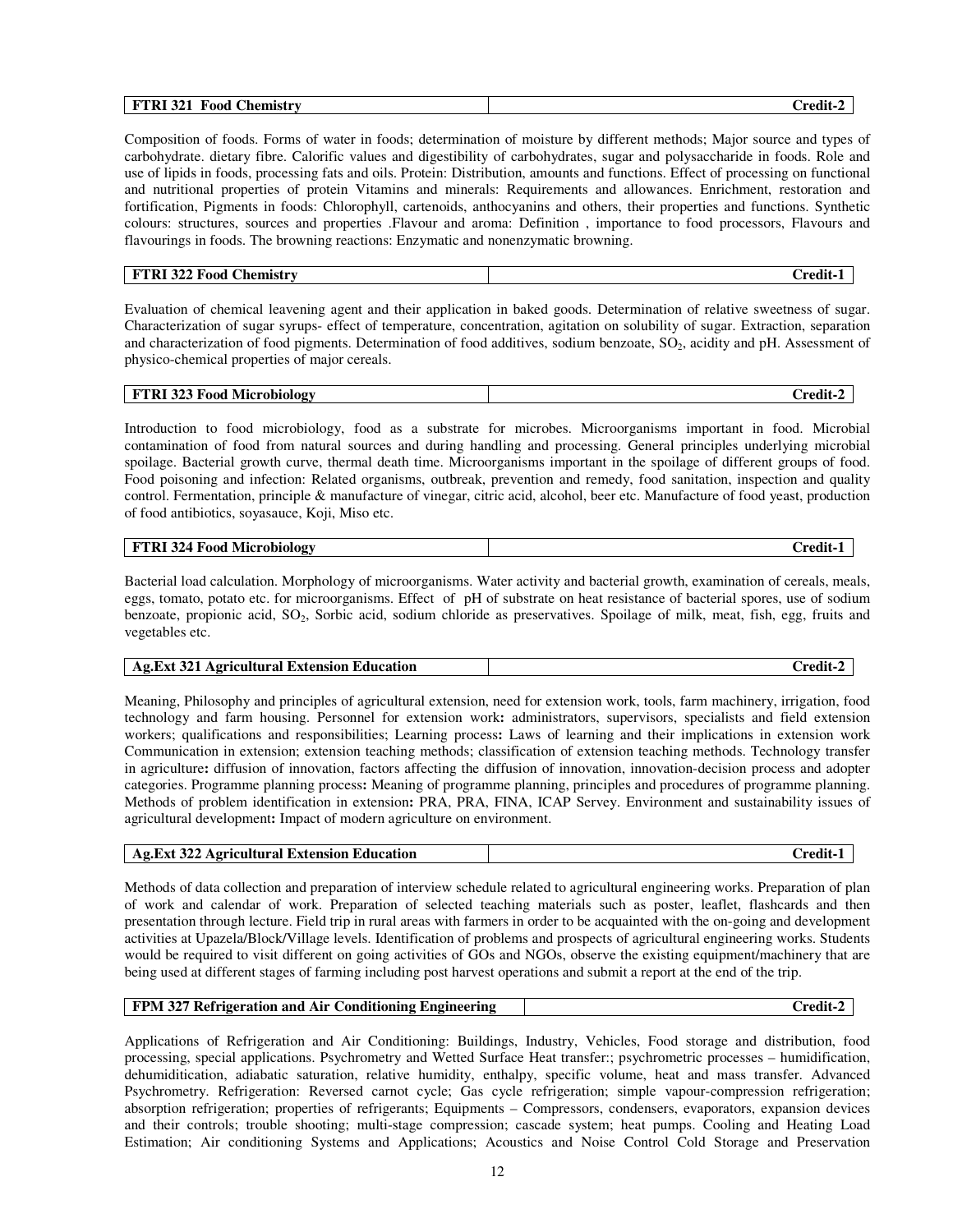Chambers: Heat load estimation, design and selection of machinery.

| FPM 328 Refrigeration and Air Conditioning Engineering | Credit-1 |
|--------------------------------------------------------|----------|
|                                                        |          |

Practice on problem solving on heat transfer, psychrometry; refrigeration building survey; occupancy, storage and heat load estimation; equipment selection and control measures. Visit to cold storage and food process industry.

| <b>FPM 325 Heat and Mass</b> | п.      |
|------------------------------|---------|
| Transfer                     | . rodit |
|                              |         |

Modes of heat transfer, Fourier law of heat conduction, Newton's law of cooling for convection and thermal radiation. One dimensional steady state heat conduction. Two dimensional steady state conduction-numerical method of analysis, heat transfer from finned surfaces. Forced convection-boundary layer principles, Reynolds analogy and dimensional analysis. Natural convection – dimensional analysis of natural convection and formulae for prediction of natural convection. Types of heat exchangers, heat exchanger performance and heat exchanger transfer unit, Fouling and scaling. Radiation Heat Transfer**:**  Physical mechanism and radiation properties, the radiation shape factor and relation between shape factors. Radiation exchange between black surfaces. Grey-body radiation exchanges and solar radiation. Mass Transfer**:** Fick's law of diffusion, mass transfer by molecular diffusion and convection, simultaneous heat and mass transfer phenomena, Empirical equations.

|--|

Philosophy of Design reliability Engineering. Materials for machine members. Design of machine members under simple combined stresses and variable loads including stress concentration. Flexible power transmission systems; Flat belt, V-belt. Pressure vessels: Thin cylinder with internal and external pressure. Thick cylinder; Selection of Cylinder Equation Compound cylinder. Cylinder heads and cover plates, flange joints. Design of process equipment, Evaporator and Condenser.

| <b>FPM 332 Mechanical Design of Process Equipment</b> | -redit- |
|-------------------------------------------------------|---------|
|-------------------------------------------------------|---------|

Design calculation for machine member of process equipment, short and long tube with internal and external pressure for thin and thick cylinder. Selection of Heads, cover plates and belts.

Tea**:** Brief description of tea plant; composition of tea; chief characteristics of different types of tea; processing of tea – withering, rolling, fermentation, frying etc; manufacturing of green tea and instant teas; quality control and packaging of teas. Coffee: Structure of coffee beans; processing of coffee**-** roasting, grinding, blending, quality control and packaging.; soluble (instant) coffee; processing of instant coffee. Cocoa:Structure of cacao-seeds; beans selection; processing of cocoa products – cocoa butter, chocolate and its products; quality control and packaging of cocoa products. Spices: Classification of spices; chemical composition and flavouring components of spices; manufacture of essential oils and oleoresins; processing, preservation, quality control, packaging and storage of various spices and their products.

| <b>FTRI 327 Food Machinery Manufacture and Maintenance</b> | Credit-2 |
|------------------------------------------------------------|----------|
|------------------------------------------------------------|----------|

Introduction to materials of construction of food machineries. Description, production and manufacturing processes of food machineries; machining accuracy, surface quality, allowance and tolerance in manufacturing; production planning, metallurgy; balancing of work pieces and assembly; repair and maintenance.

| FTRI 329 Waste Treatment and Utilization in Food Industry | Credit-2 |
|-----------------------------------------------------------|----------|
|-----------------------------------------------------------|----------|

Typical wastes; character of wastes; Fruit by-products– pineapple waste, Fruit peels and cores, waste from grape, jack fruit, mango, pineapple– juice factories and Hineries, Almond Hulls, Raisin seeds and stems, by-products in cereal industries; waste juice and syrup from canning; olive wastes; Utilization of vegetable waste. waste treatment processes, physical, chemical and biological– Aerobic and anaerobic; stages of digestion, waste water treatment– primary treatment, secondary treatment– Trickling filters, Activated sludge tanks, ponds and lagoons, solid waste, upgrading and treatment. Ultimate sludge disposal– dumping, incineration and composting; future of waste treatment.

| <b>FS</b> 321 Environmental Engineering | <br>-redit- |  |
|-----------------------------------------|-------------|--|
|-----------------------------------------|-------------|--|

'The environment' – its components, human-environment interaction, The spheres: Atmosphere; its layers, composition, quality, hydrosphere, the hydrologic cycle, water, supply-sources, treatment, distribution, water quality-criteria, standard, control, waste water-collection characteristics, its microbiology. Pollution and control: Air, soil, water & noise pollution – causes, effects, control. Special problems of concern: Green house effect, ozone layer depletion, photochemical smog, acid rain, radioactive pollution, arsenic pollution. Environmental laws and legislation: International and Bangladesh laws, their enforcement.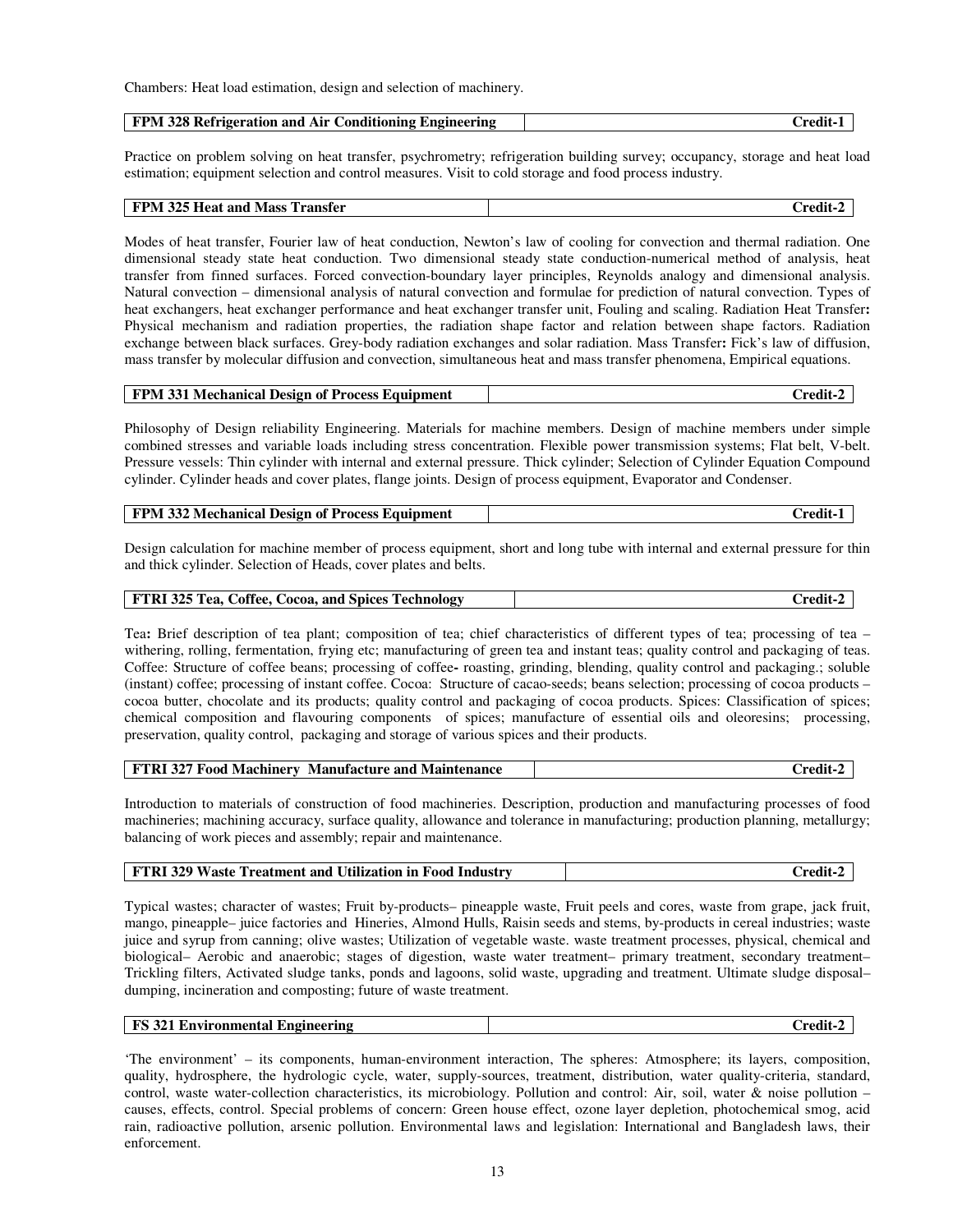|--|

Biological materials including mutation and gene cloning. Micro organisms: energy yielding compounds, systems, accumulation of metabolites, Kinetics: enzyme systems, absolute reaction rate theory, kinetic patterns of various fermentations. steady state continuous cultivation theory, microbial dynamics in chemostat culture, batch and continuous cultivation with examples. Aeration and agitation: mass transfer and microbial respiration, bubble aeration and mechanical agitation, factors influencing oxygen transfer coefficients. Media sterilization: batch and continuous, air sterilization, design example of a filter for air sterilization, PVA filter for air sterilization. Equipment design and asepsis: fermenter design, cardinal rules, materials of construction and vessel size, bearing assemblies, motor drive, aseptic seals, aseptic operation, tangential flow filtration (TFF), piping and valves for biochemical engineering, pressure relief, cleaning and sterilization of process equipment

| <b>D'DD</b><br>. Writing<br>Proposa.<br>and<br><sub>→</sub> Kepor† -<br>--<br>- 1- 1. | `rodix |
|---------------------------------------------------------------------------------------|--------|

Reporting, Technical information and Proposal. Project report, Thesis, Progress report, and Feasibility report. Basic elements of a report- abstract, introduction, title, literature & review, methodology, results & discussion and summary & recommendation, *Mechanical elements***:** covers, title pages, table of contents, list of illustrations, glossary & list of symbols, captions, numbering systems, documentation, notes & footnotes, bibliographies & reference list, copyright, pagination, appendices & annexure, *Graphical elements:* tables, graphs, drawing, diagrams & photographs. Presenting data in a technical report- Types, tabular & graphical presentation, example. Writing a research proposal- Project planning, designing proposals, work plan, basic elements of a proposal, examples of proposal used by some well-established organization and proposal offering.

Writing notice, quotation and tender.

| <b>FTRI 335 Food Irradiation</b> | $\mathbf{H}$<br>Credit- |
|----------------------------------|-------------------------|
|----------------------------------|-------------------------|

Major types of food irradiations: ionizing radiation, ultraviolet (UV) radiation and microwave heating. Major types ionizing radiations : X-rays, Gamma rays, Beta rays and cathode rays. Units and dose of ionizing radiations. Effects of ionizing radiations on microorganisms, enzymes, insects and food components. Application of ionizing radiations in combination with other methods of food preservation ; ionizing radiation treatment of water, sewage and food processing wastes. UV radiations: Source and mechanism of UV radiation; UV food applications; factors influencing UV radiations. Microwave processing; Packaging of radiation stabilized foods. Effects of radiation processing on the packaging materials. Safety and wholesomeness of irradiated foods; Food irradiation in Bangladesh: prospects and problems.

| 405 Electronics and Instrumentation | `rodi. |
|-------------------------------------|--------|
| <b>CSM</b>                          | ≂wr    |

Semiconductor diode operation and characteristics; transistor operation, characteristics and equivalent circuit; self-biasing circuit; amplifiers; transistors and its applications; time circuits; DC motor speed control circuit; types of application of measurement instrumentation; generalized configuration and functional descriptions of measuring instruments; performance characteristics of instruments; static and dynamic characteristics; measuring devices; measurement of voltage, current, power, energy, flux and light; AVO meter, Oscilloscope; transducers; strain, temperature and pressure measurement; accuracy and error measurement. 15 hrs lab. practices

| <b>CSM 406 Electronics and Instrumentation</b> | √redit- |
|------------------------------------------------|---------|
|------------------------------------------------|---------|

Practical classes based on CSM 405 course; assignment and project work

| <b>FTRI 401 Food Analysis and Nutrient Technology</b> | Credit-2 |
|-------------------------------------------------------|----------|
|                                                       |          |

Physico-chemical methods used in food analysis: density and specific gravity, refractometry, polarimetry and saccharimetry, chromotography, ion-exchange, hydrogen ion concentration, polarography, nuclear magnetic resonance, conductivity, viscosity. Food groups and their constituents in relation to nutrients and energy content. Essential nutrients of food. Recommended dietary allowance. Energy value of different foods. Factors effecting nutrient loss from various foods. Reaction rate and optimization technique. Effect of handling and processing on changes in nutrient content in fresh, stored & processed product. Recommended diets and dietary allowances. Fortification and engineered food.

| <b>FTRI 402 Food Analysis and Nutrient Technology</b> | redit-^ |
|-------------------------------------------------------|---------|
|                                                       |         |

Orientation on food processing and analytical equipments. Proximate analysis of foods of plant and animal origin. Determination of vitamins and minerals. Formulation and processing of classified food products for different age group. Enrichment and fortification of foods.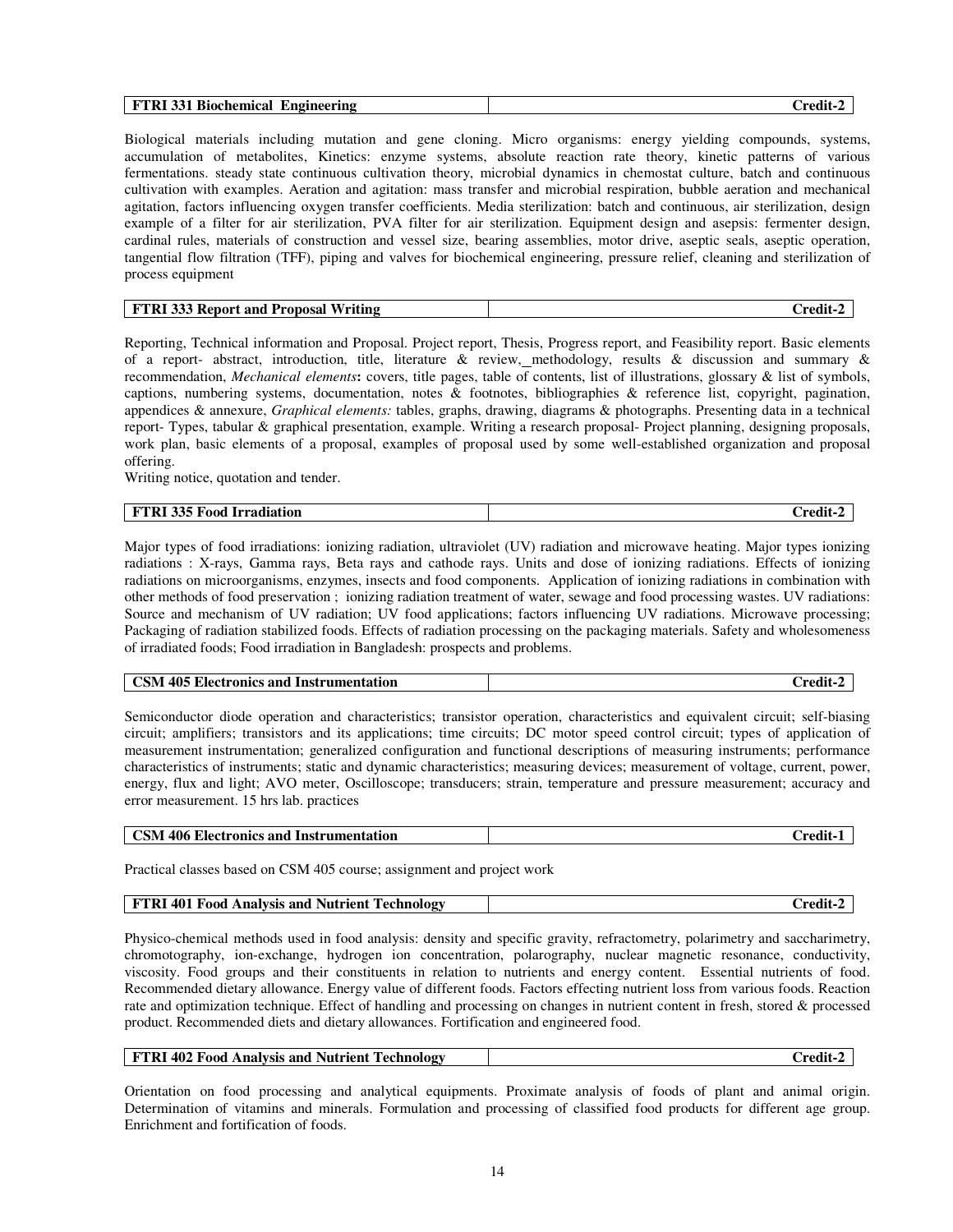| 'N<br>Agribusiness<br>Marketing<br>and<br>'nodit<br>. д.<br>. . |  |  |
|-----------------------------------------------------------------|--|--|
|-----------------------------------------------------------------|--|--|

Agribusiness : definition, scope and importance. Agribusiness system and goals of agribusiness firm. Managing the agribusiness: Business location, business facilities, production, services or sales activities. Marketing concepts and development of marketing plan. Analysis of market. Marketing mix decisions: The product, the price, the place and the promotion. Food processing & manufacturing industries in Bangladesh & their marketing problems.

#### **FTRI 403 Post Harvest Technology of Agricultural Produce-1 Credit-2**

Composition of major and minor field crops. Post harvest handling and storage of field crops. Rice Technology: Parboiling, drying and milling paddy. Processing and cooking; enrichment of rice with vitamins and minerals, by-products of rice milling industry and their utilization. Milling of wheat; flour treatment for diversified uses, by-products of flour milling and their utilization. Principles of baking. Processing and utilization of maize, barley, oats, sorghum rye and millets. Manufacture of starch. Processing of pulses/legumes in to value added products. Tuber crops: Postharvest handling and storage of various tuber crops such as potatoes, sweet potatoes, cassava etc. Manufacture of potato chips, French –fries. Principles, design, operation and handling of specialized machineries. Processing of tuber crops for value-added products. Sugar technology: Manufacturing process sugar from sugar-cane, sugar beet etc. Design, operation and maintenance of related equipment.

| <b>FTRI 405 Food Plant Design, Layout and Management</b> | $Credit-7$ |
|----------------------------------------------------------|------------|
|----------------------------------------------------------|------------|

Hygienic design of food plant– site selection, planning the building on the site. Criteria of a good plant layout. plant layout for different products, such as fish canning plant, milk, cheese , yogurt and ice cream plant, drying plant, poultry and meat processing plant, egg processing plant etc. Hygienic design of various component of food plant such as foundation, supporting structure, walls, floors, floor drains, insulation, doors, piping etc. Water supply, water quality and treatment.. Waste disposal and sanitation in food plant. Cleaning and sterilizing of food plant, equipment and supply systems. Company and its classification. Organization structure, authority, personnel management. Employee welfare and labaour laws. Planning, scheduling and control. Productivity and profitability, cost analysis. Good manufacturing practices. Food service systems technology: Description of various systems and their management aspects.

| FTRI 410 Project Work and Seminar | Credit-1 |
|-----------------------------------|----------|
|-----------------------------------|----------|

The students are required to undertake project individually or in a group under the supervision of a teacher of the Dept of Food Technology & Rural Industries. The students shall present seminars on the topic selected for the project. The course will include literature survey and plan of work for the research to be undertaken in level-4, Semester-2 in the field of food engineering and/or food technology.

| $\epsilon$ Food.<br><b>FTRI</b><br>406 F<br>Technology<br>-<br><b>. .</b> | $\blacksquare$<br>redit |
|---------------------------------------------------------------------------|-------------------------|
|---------------------------------------------------------------------------|-------------------------|

Analysis and evaluation of wheat flour, preparation and composition analysis of gluten. Formulation and manufacture of various baked products e.g. Breads, Cakes, Biscuits etc. Preparation of composite flour (wheat flour, rice flour, cassava flour etc.) Manufacture of baked products from composite flour. Formation and preparation of various still and carbonated beverages with or without fruit juice. Laboratory exercises/ Assignments on composition analysis and processing of tea, coffee and cocoa. Processing and preservation of various spices e.g. Drying, powdering, paste etc. Production and analysis of fermented food products: Beer, wine, distilled spirits, vinegar, dahi /yogurt etc.

| <b>FTRI 407 Beverage and Fermentation Technology</b> | Credit-2 |
|------------------------------------------------------|----------|
|------------------------------------------------------|----------|

Introduction to soft drinks, beverages and fermented products and their classification. Methods of preparation , rocessing, preservation, handling and storage of soft drinks and fermented products.Ingredients and manufacture of non-carbonated and carbonated soft drinks– sugar, flavourings, colour, acids, water, carbon-di-oxide. Fruits and vegetable juices, pulps, squash, cordials, nectars, purees, sauces etc. Food fermentation- Introduction, definitions, additional benefits from fermentation, types of microbial changes in food; controlling fermentations in various foods; alcohol – use of starters, temperature, level of oxygen, salt etc. Preparation of beer, wine and fermented milk products– manufacture of cheese, butter, yogurt etc. Continuous cultivation and fermenter design.

| <b>FTRI 409 Baking and Confectionery Technology</b> | Credit-2 |
|-----------------------------------------------------|----------|
|                                                     |          |

Wheat flour milling: The milling process; products and by-products of flour milling industry. Quality control and flour testing; Tests for baking quality of wheat flour. Yeast-leavened products: Flour quality for bread making; Bread making – standard formulation of bread, manufacturing process of bread and associated machineries; Defects in breads and their prevention. Soft wheat products: soft wheat vs. hard wheat flour, chemical leavening agents; Formulation and manufacturing process of biscuits, cakes, crackers, and other soft wheat products and associated machineries - ovens, mixing machine etc. Functions of various raw materials used in baking industries. Rice flour for baking: problems of baking, production of bread, cakes and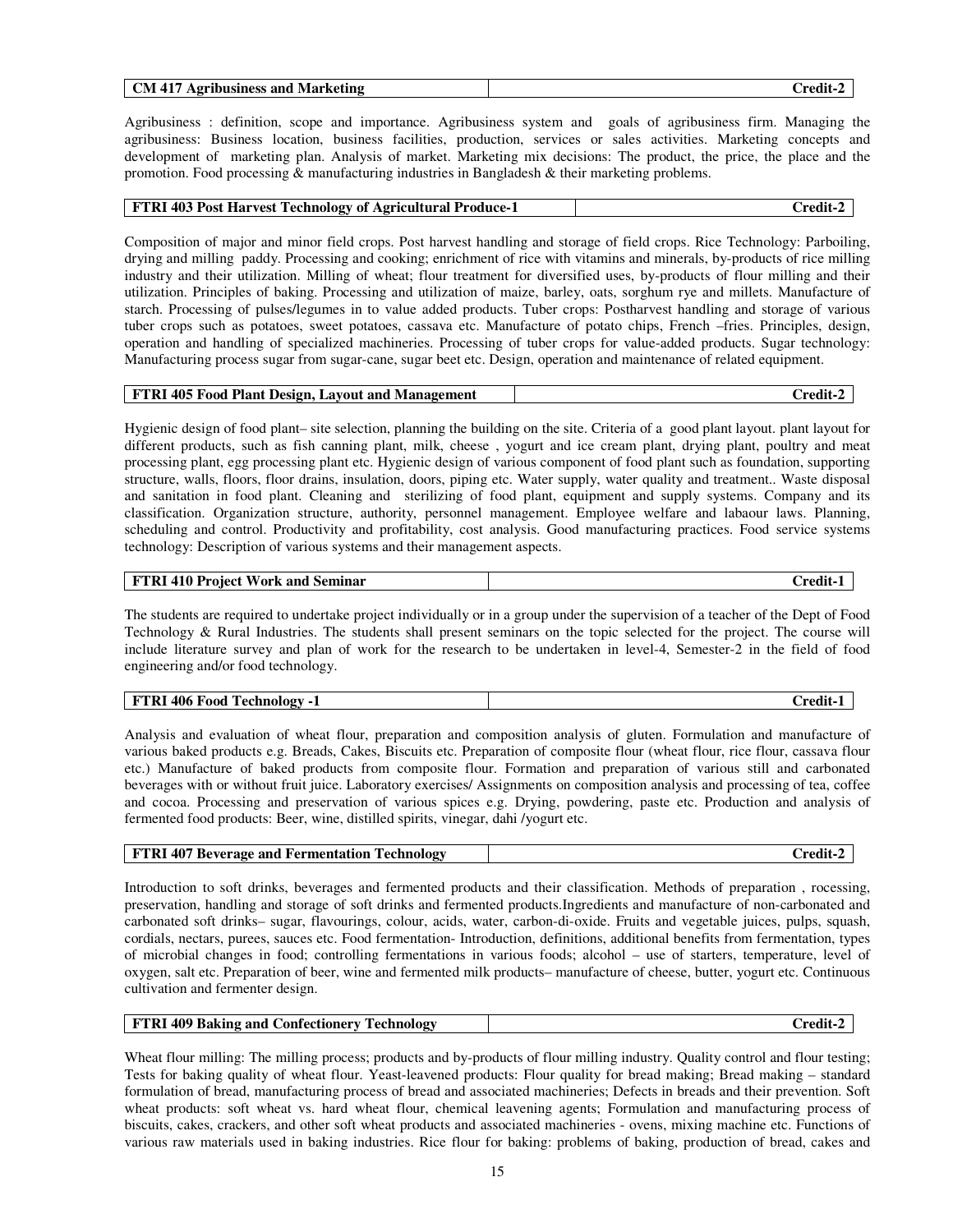biscuits/cookies; composite flour in baked products. Pasta and Noodles: Flour for pasta and noodles; Production processes and associated equipments. Breakfast cereals: Classification and manufacturing process. Confectionery Products: Types of confectionery products. & manufacturing processes. Good Manufacturing Practices(GMP) in baking & confectionery industries.

| א היי<br>Knoi<br>.<br><br>.<br>.<br>------ | --<br>้าgineering<br> |  |
|--------------------------------------------|-----------------------|--|
|--------------------------------------------|-----------------------|--|

Mass and energy balance in dairy industry. Dairy plant design and layout. Metals used in dairy equipment. Application of mechanical separation in dairy product industry, design of centrifuge equipments especially milk fat centrifuge, ultra filtration and homogenizer. Design of thermal processes for pasteurization and sterilization; process design and equipment for butter, cheese, ice-cream, yogurt, condensed milk and powder milk.

| <b>FTRI 413 Safety</b>            | $\mathbf{r}$ |
|-----------------------------------|--------------|
| v and Sanitation in Food Industry | Credit-2     |

Implication of current Good Manufacturing Practices and food plant sanitation. The regulation for current good manufacturing practices. Planning of plant sanitation programme and construction factors. Hygienic design of food plants and equipments. Sanitation in warehousing, storage, shipping, receiving, containers and packaging materials. Control of rats, rodents, mice, birds, insects and microbes. Water and food plant sanitation. Cleaning and disinfection: A chemical and microbiological approach. Cleaning the food plants. Employees and food plant sanitation. Food safety and hazard analysis. Plant inspection and critical control point inspection. Role of quality assurance in food plant sanitation.

#### **FTRI 415 Handling and Storage of Horticultural Crops Credit-2 Credit-2 Credit-2**

Introduction to handling and storage of horticultural crops. Definition of fruit and vegetables. Structure and composition of fruit and vegetables: cellular components, chemical composition and nutritive value. Physiology and biochemistry of horticultural crops: physiological development, fruit ripening, biochemistry of respiration. Changes during maturation. Effect of temperature, water loss and humidity on the quality of horticultural produce. Physiological disorders of horticultural crops. Quality evaluation of horticultural crops: Quality standards, Quality criteria, Postharvest factors influencing quality, determination of maturity. Commodity treatments: Controlled ripening, control degreening, control of superficial scald, calcium application, waxing  $\&$  irradiation. Packaging and technology of storage of horticultural crops: Modern packaging of fresh produce; methods of storage of fresh horticultural crops.

**FTRI 416 Food Technology –II Credit-1** 

Determination of composition and quality of fresh fruits and vegetables. Pre-packaging, packaging and storage of fresh fruits and vegetables at room temperature and refrigerated condition. Material and energy balance in dairy industry. Design of dairy equipment: Pasteurizer, Homogenizer, Chilling equipment, Evaporators etc. Cost estimate of dairy plants. Processing of market milk, butter, yogurt, ice-cream, cheese and condensed milk and their composition. Identification of natural fats and oils. Determination of physical and chemical properties. Tests for rancidity: Preparation of margarine, butter and other fat products. Planning of plant sanitation programme and construction factors. Current Good Manufacturing Practices .

| <b>FTRI 417 Technology of Fats and Oils</b> | -redit- |
|---------------------------------------------|---------|
|---------------------------------------------|---------|

Sources of fats and oils, functional properties of fats; Production and processing methods of fats and oils – rendering, expeller pressing and solvent extraction. Refining of fats/oils– steam refining, alkali refining, bleaching, steam deodourisation; Hydrogenation, winterizing; Monoglyceride and diglyceride preparation; Identifications of fats and oils. Technology of Individual Fat products– Butter, oleooil and oleosterim; Lard– Intersterification in lard. Salad, cooking and frying oils, shortenings, margarine; The shortening value of different fats; importance in diet.

| ' Science<br>Animal<br>- 415<br>AU | ˈredit |
|------------------------------------|--------|
|                                    |        |

Introduction to animal and poultry production. Nutritional value of meat and meat products and their physico-chemical composition. Slaughtering of animal and poultry. Post-mortem changes. Evisceration and dressing of whole poultry for marketing fresh/chilled; changes of microflora, contamination and hygienic handling. Egg production, grading, candling and handling of egg. Beef retail cuts, palatability characteristics. Preservation of meat and quality factors in judging fresh and processed meat. Changes of microflora, contamination and hygienic handling.

| Science<br>Animal<br>ÆО<br>. | 'rodit<br>5U.I |
|------------------------------|----------------|
|                              |                |

Visit and demonstration at BAU farms, slaughtering of animal and poultry, demonstration of post-mortem changes. Beef, mutton retail cuts. Evisceration and dressing of poultry. Egg grading, candling and handling of egg. Freshness test of meat, poultry and eggs.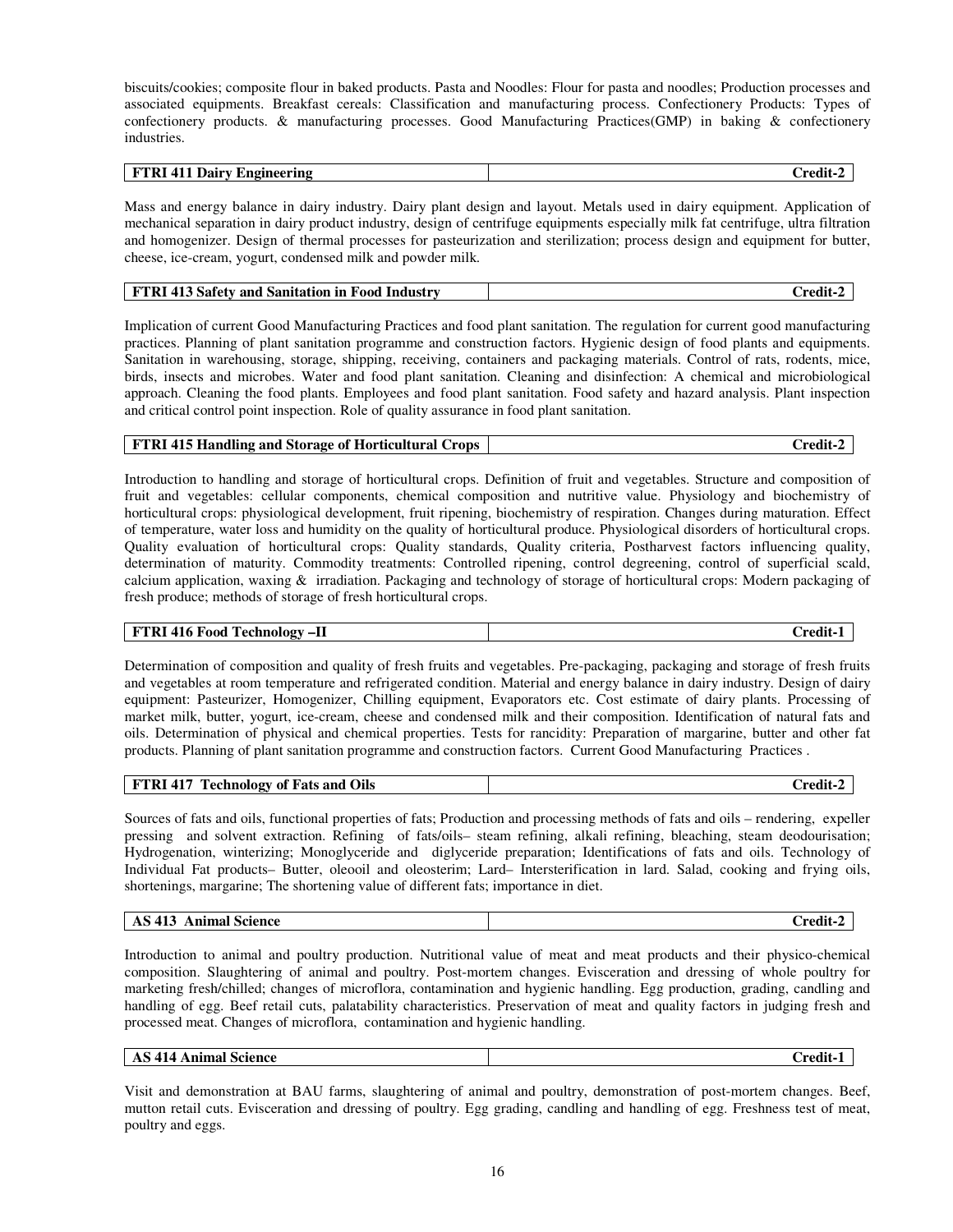| DS<br>Dairy<br>' 1 /<br>Science<br>$\overline{ }$<br>715<br>$\sim$ | .<br>$\sim$<br>`redit |
|--------------------------------------------------------------------|-----------------------|
|                                                                    |                       |

Introduction to milk production. Milk composition, physical, chemical and nutritional proportion of milk.Sources of contamination of milk and their control. Milk borne diseases. Hygienic handling and transportation of milk from farm/factory and grading, mixing of fresh milk, processing and quality control of market. Hygienic operation in a market milk plant. Fresh and sour cream and related products, processing of butter, ice cream, cheese condensed milk and yoghourt.

### **DS 416 Dairy Science Credit-1 Credit-1**

Physical, chemical and microbiological test of whole, skim milk and butter milk. Detection of adulteration of milk. Test for quality: Sediment test, acidity test, methylene blue reduction test and determination of pH of milk. Laboratory pasteurization and homogenization of milk production cream, butter, cheese in the laboratory.

| <b>TOP</b><br>. .<br>Fish<br>Processing<br>$\blacksquare$<br>- | 'rodit<br>______ |
|----------------------------------------------------------------|------------------|
|----------------------------------------------------------------|------------------|

Introduction to fish processing. General principles of fin fish and shell fish preservation and storage. Post mortem changes in fish. Low temperature preservation of fish and quality control. Fish curing: drying, dehydration, salting and smoking methods and quality aspect. Fish canning and quality of canned products. Modern approaches to fish processing including vacuum packaging, irradiation in packaging etc. Packaging – function, selection, regulation etc. Planning and design of cold storage and fish processing plant.

### **FT 414 Fish Processing Credit-1 Credit-1**

Acquaintance with fish processing laboratories. Study of proximate composition of fish – (Moisture, Lipid, Ash and Crude protein). Determination of non-protein nitrogen (NPN) of fish. Determination of salt (NaCl) content in salted fish. Freshness test of fish by subjective method. Processing and preservation of fish by sun drying, salting and smoking method and observation on their physical and chemical changes.

| <b>FPM 415</b>           | $\cdots$ |
|--------------------------|----------|
| Agricultural Machinery / | Credit   |
|                          |          |

Introduction to agricultural machines and implements. Machine performance: field capacities and efficiencies, factors affecting capacities and efficiencies. Mechanics of tillage: soil failure mechanism, tillage tool design factors forces, drafts and drawbar pull. Soil tillage: tillage implements and their operations. Hitching of implements, load transfer and balanching of prime movers. Crop planting and Fertilizer application machines: their types, metering devices, factors affecting operations and calibration. Spraying and Dusting machines: types, types of atomization devices and factors affecting operation and performance. Crop harvesting, threshing and chiopping machines: their operation, performance and adjustments; losses, adjustments and calibration.

| FPM<br>416<br>  Machinerv<br><b>Agricultural</b> | `rodit. |
|--------------------------------------------------|---------|
|                                                  |         |

Study of primary and secondary tillage implements. Hitching of tillage implements and machines. Field operation of primary and secondary tillage implements. Measurement of draft, specific draft, drawbar powers, slips and field capacity of primary and secondary tillage implements. Study of seed drills, fertilizer distributor, sprayers, reapers, combine harvester and threshers. Calibration of seed drills, fertilizer distributor, and sprayer. Field operation of reaper and combine harvester. Determination of capacity, losses and material efficiency of a thresher.

| <b>FPM 417 Rural Electrification</b><br>. Engineering<br>redit |
|----------------------------------------------------------------|
|----------------------------------------------------------------|

Rural electrification in Bangladesh**:** Pally Bidyut Samity (PBS) and socioeconomic impacts of rural electrification. Supply systems**:** Transmission and distribution systems. Poly phase systems. Delta-Wye connected systems. Balanced and unbalanced loads. Comparison of conductor costs**:** Overhead and cable systems. Economic size of conductor. Kelvin's Law. Mechanical design of overhead lines**:** Line supports and sag calculation. Overhead insulators**:** Types of insultors, potential distribution over a string of suspension insulators and methods of increasing potential. Electrical design of overhead lines**:** Line constants, short and medium length line calculations. Farmstead distribution system**:** Load centers, service entrance switch capacity and selection of wire sizes, earthing methods. Voltage control: Tap changing transformer**,** automatic voltage regulator. Symmetrical components**:** Symmetrical components of unsymmetrical phasors. Unsymmetrical faults. Line to ground fault, line to line and double line to ground fault. Circuit breakers**:** Introduction to circuit breakers and its function. Different types of circuit breakers. Protective relaying**:** General requirements and logical design of relays. Over current relays, directional relays, impedance relays and differential relays. Protection of lines and transformers**:** Oil circuit reclosure & lighting arrester.

| <b>FPM 418 Rural Electrification Engineering</b> | Credit-1 |
|--------------------------------------------------|----------|
|                                                  |          |

Electric wiring practices: Wiring code, procedures and safety rules. Design of outlets, branch circuits and service entrance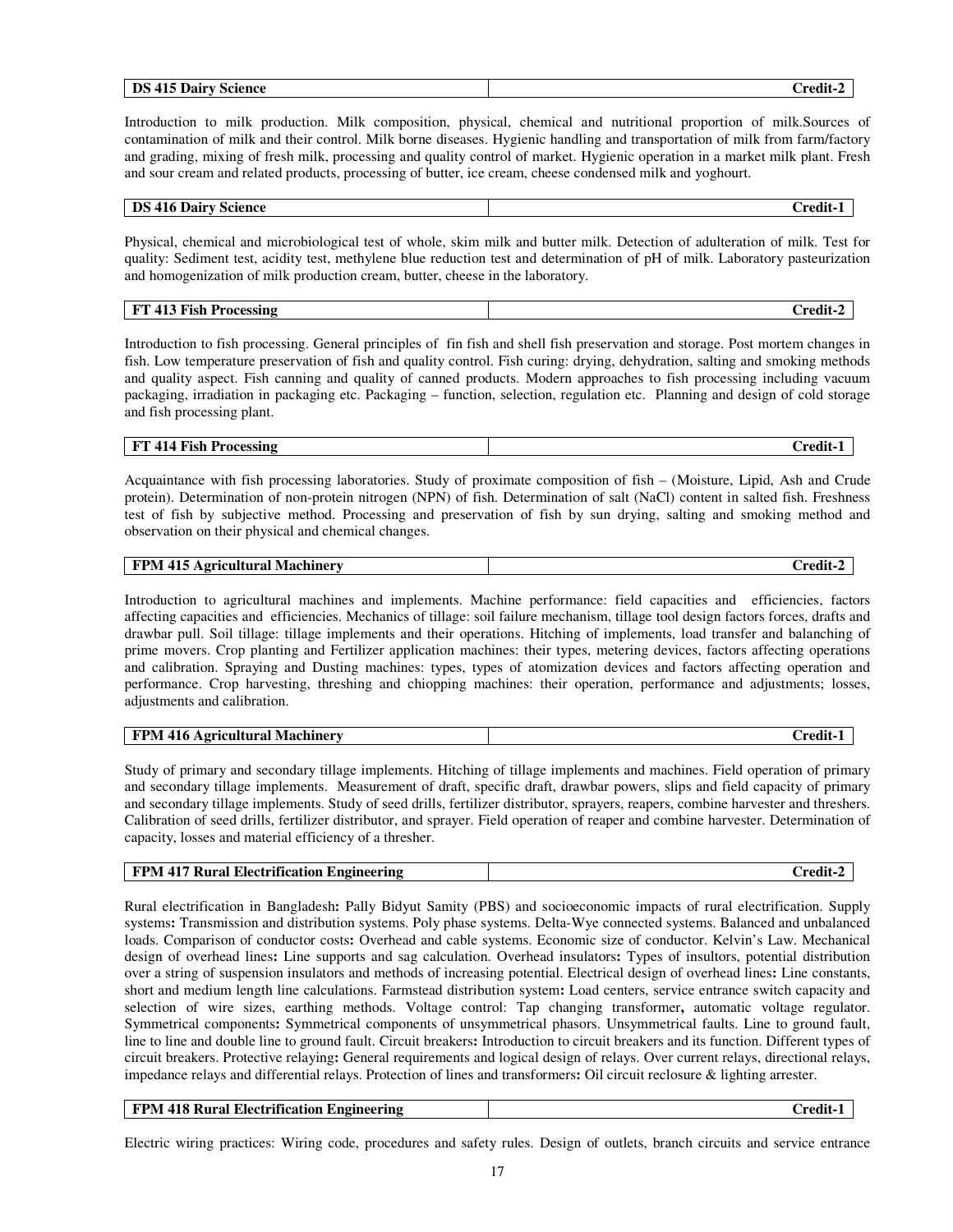switch for residences, farms, office and factory buildings. Locating load center and finding wire sizes for feeder lines. Design of rural distribution systems. Electrical design of overhead lines. Mechanical design of overhead lines. Study of circuit breakers. Study of automatic circuit reclosure. Study of lighting arresters. A field visit to a PDB substation and a report on field trip. A study tour to REB substation and electrified farms.

| <b>CSM</b><br>402<br>Computer Aided Design | <br>redit-! |
|--------------------------------------------|-------------|
|--------------------------------------------|-------------|

Basics of AutoCAD; drawing lines, circles, arcs, ellipses, polygons, drawing filled objects and solids; changing view of the drawing creating and deleting views; managing drawing layers; precision drafting tools; editing drawing; placing text on a drawing; drawing patterns and section lines; dimensioning a drawing; multi-view drawing layout, plotting and plot styles; 3D drafting; file management and data exchange; use of Auto LISP for programming.

| 421 F<br>FTRI<br>Process.<br>- Food<br><b>Engineering</b> | redit<br>◡ |
|-----------------------------------------------------------|------------|
|-----------------------------------------------------------|------------|

Theory of thin layer drying and deep bed drying of food. Quality aspects as affected by drying parameters. Theory of vacuum drying and freeze drying process and related quality aspects. Drum drying and spray drying process, and Instantizing of fruit juice and milk powder. Equipment design, operation and maintenance. Design of freezing process, its application on food freezing and related quality aspects. Design of canning process and developing canned products. Egg processing, poultry and meat processing and packaging, manufacture of ice cream, cream and condensed milk; description, operation and maintenance of associated machineries. Design of contact equilibrium process such as absorption, extraction, and distillation. Design of mechanical separation process such as filtration, sedimentation, centrifugation; description, operation and maintenance of associated machineries. Scale-up of food process.

| $-422F$<br><b>FTRI</b><br><b>Process L.</b><br>Food<br>: Engineering<br>redit |
|-------------------------------------------------------------------------------|
|-------------------------------------------------------------------------------|

Experiments on thin layer drying of food materials of plant, animal, fish and shell-fish origin to determine effects of process parameters on rate constants and to evaluate activation energy for diffusion of water. Problems on design aspects of deep bed drying and dryers. Effects of drying parameters on retention of nutrients and enzymatic and non-enzymatic browning in food materials. Problems on design aspects of vacuum, freeze, spray and drum drying process. Experiments to develop powder from fruit juice, milk and egg. Experiments on poultry, meat and egg preservation by freezing and canning, manufacture of ice cream, cream and condensed milk, problems on design of related machineries. Problems on contact equilibrium process and mechanical separation process.

| <b>FPM 421</b>           |        |
|--------------------------|--------|
| L Engineering Management | redit- |
|                          |        |

Basic concepts: Meaning of management; elements of management; function of a good manager; organization for management; company organization structure; process of delegation; responsibility and authority. SWOT (Organizational strength, weakness, opportunity and thread) analysis. Economic and financial analysis**:** net present value, internal rate of return, pay back period, cost-benefit ratio; economic comparison between investment alternatives. Linear programming – Formulation of LP models; graphical solution, simplex method, duality theory and sensitivity analysis. Network analysis **–** Shortest-route problems, minimal spanning tree problems, maximal flow, PERT and CPM. Transportation and distribution problem – formulation and solution of transportation and assignment problem. Introduction to inventory model and queuing theory. Introduction to Dynamic Programming. Purchasing Function **–** Methods of purchase, interactions between supplier/contractor and the purchasing department; introduction to accounting procedure; Tender and quotation; signing of contract. Project Planning Cycle – Introduction to Participatory Planning and need assessment (PRA & PNA); Problem tree; stakeholder analysis; logical frame and activity bar chart.

| FTRI 423 Ouality Control in Food Industry | Credit- |
|-------------------------------------------|---------|
|                                           |         |

Introduction: Quality of foods, quality factors and principles and methods for determination of various quality factors under appearance, kinesthetic and flavour properties. Effects of various cultural practices on quality of foods. Quality standards: Quality control: Modern and total quality control: Subjective and objective methods for determination of quality of foods. Factors affecting quality of food products. Food products development: Sensory evaluation of foods: Various methods, their description and implications. Application of sensory tests to food industry problems. Instrumental and microbial methods of quality control and assurance. Hazard Analysis and Critical Control Points (HACCP). Food regulation and compliance. Food adulteration and misbranding. Products specifications. National and international food standards.

| 424 Ouality<br><b>FTRI</b><br>Control in Food<br><b>Industry</b> | ∪redit- ⊓ |
|------------------------------------------------------------------|-----------|
|------------------------------------------------------------------|-----------|

Identification of sensory attributes of different foods and food products. Sensory evaluation of foods; Physical, chemical and microbiological methods of foods as applied to food quality control. Co-relations among the different methods used for the quality control of foods.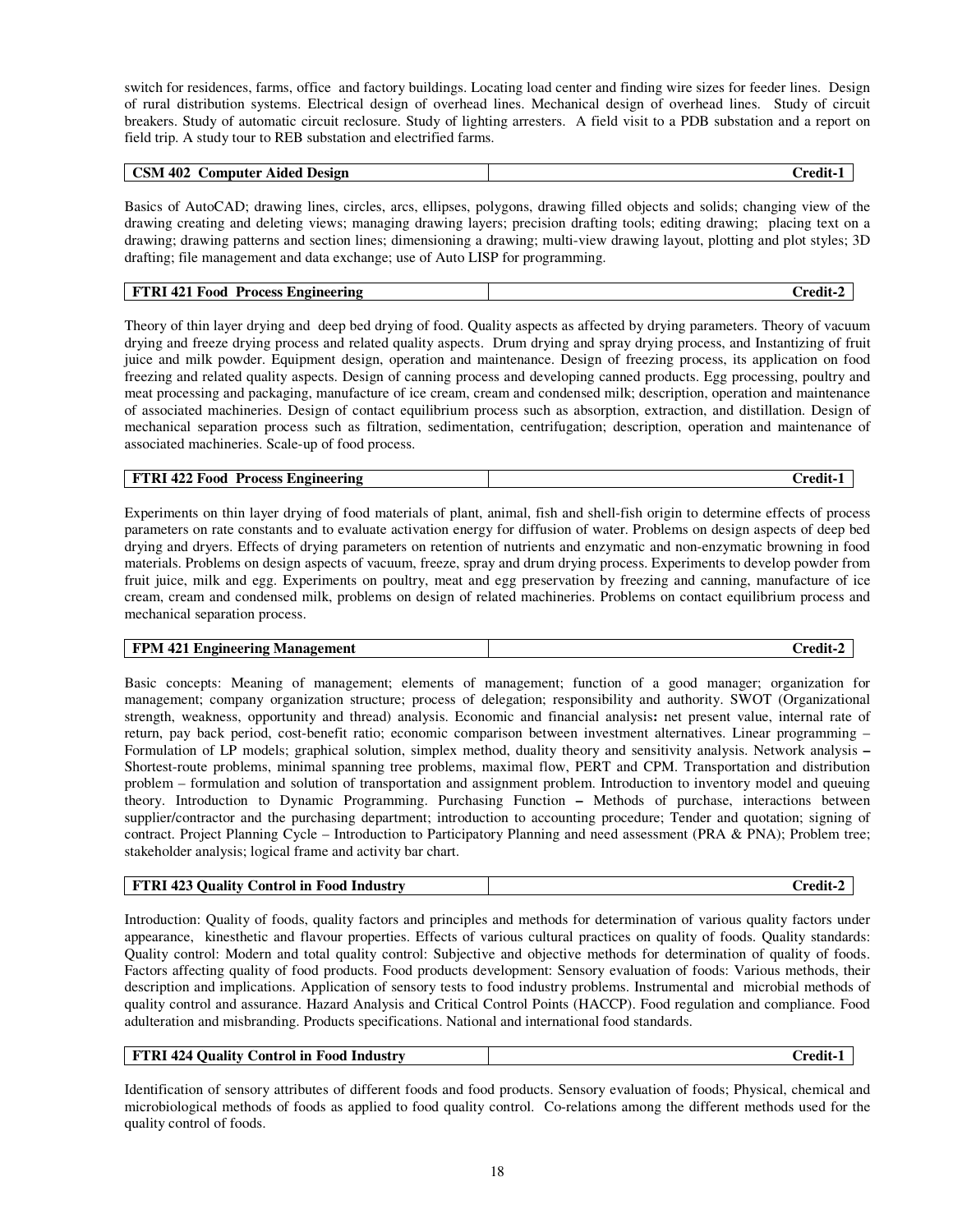### **FTRI 425 Post Harvest Technology of Agricultural Produce-II Credit-2**

Introduction to horticultural crops of Bangladesh. Structure and composition of fruits, vegetables, spices and tea, coffee, cocoa. Principles and methods of preservation of these crops. Harvesting, cleaning, sorting, grading, handling, pre-packaging, transportation and distribution of fresh fruits and vegetables. Commodity treatment, thermal and chemical treatment, radiation etc. and processing for canning, semi-solid food, bottling, pickling of fruits and vegetables. Processing of tea, coffee, cocoa and spices. Effect of process parameters on quality of end products. Physiology and biochemistry of fruits and vegetables. Effects of temperature, water loss, humidity, storage atmosphere on fruits and vegetables. Physiological and physical disorder, quality evaluation, storage and packaging technology of fruits and vegetables. Low temperature and high temperature storage. Postharvest handling, freezing, canning, drying of fish and shell-fish.

| <b>Harvest T</b><br>426 Post<br>FTRI<br>rechnology<br>∼. | `rodi:<br>uuu |
|----------------------------------------------------------|---------------|
|----------------------------------------------------------|---------------|

Laboratory exercises/Assignments on pre-packaging of fresh fruits and vegetables; physico-chemical properties of fruits and vegetables affected by time, temperature, pressure, light and packaging patterns. Preservation of fruits and vegetables as sugar concentrate products, manufacture of fruit and vegetable drinks, pickles, sauces and chutneys. Effects of process parameters on quality of the above-mentioned end products. Demonstration on parboiling, drying and milling of paddy. Formulation and manufacture of baked products. Manufacture of starch, processing of potato chips, French-fries etc.

|  | <b>FTRI 427 Engineering Properties of Food Materials</b> | Credit-2 |
|--|----------------------------------------------------------|----------|
|--|----------------------------------------------------------|----------|

Principles of shape and size 'density' determination; theological properties of liquid food materials and non-Newtonian fluids; Properties of suspensions and concentrated food products, granular foods powders and solid foods, relationship of visco-elastic properties of solid food and food texture. Methods of determination of thermal properties of food materials including examples of empirical solutions, thermal properties of porous and rigid food materials; Freezing and freezing time of water content in food materials, electrical and light properties of food materials; Analysis and utilization of data related to engineering properties for designing of storage, handling and processing of food materials. Mass transfer properties of foods.

| <b>FTRI 428 Training in Food</b> | `nod |
|----------------------------------|------|
| ' Industry                       | vul. |
|                                  |      |

The students undertake practical training in different food industries for a period of 45 days in food processing, preservation, quality control, operation and maintenance of food machineries and management aspects of the concerned food industries. The students are required to submit reports after completion of the training in the food industries based on the above mentioned areas.

| FTRI 430 Project Work & Report | Credit- |
|--------------------------------|---------|
|--------------------------------|---------|

The students are required to undertake project individually or in a group under the supervision of a teacher of the Dept of Food Technology & Rural Industries. The project shall involve a literature survey, an experimental investigation, and the final preparation of a detailed report on a selected topic in food engineering and/or food technology.

| FTRI 431 Sugar Engineering | <br>∴redit-^ |
|----------------------------|--------------|
|----------------------------|--------------|

Introduction to sugarcane, sugar beet and sugar processing Industry, Factory site for sugarcane industry. Sugarcane protection. Composition of sugarcane and sugar beet. Effect of variety and environmental conditions on sugar content. Properties of sucrose, saccharose and reducing sugar. Milling. pH control. Methods of clarification. Filtration: procedures and methods. Evaporation. Incrustation, formation and removal. Sugar boiling, Centrifugal separation, Crystallization, Massecuites, Molasses, Magma etc., Curing and finishing. Sugar conveyor, drying and storage. Deterioration of sugar. Microorganisms in sugar manufacturing. By-products of sugar industry.

| 1432 <sup>c</sup><br>FTRI<br>.2 Sugar<br><sup>.</sup> Engineering | <br>redit- |
|-------------------------------------------------------------------|------------|
|-------------------------------------------------------------------|------------|

Determination of reducing sugars, dry substance in raw and refine sugar and in molasses, Determination of inorganic constituents in sugar, molasses and massecuites. Determination Pol (sucrose), extraction%, purity conductance, crystal content, deterioration factor, dilution, fibre, fibre-solid ratio recovery etc. of bagasse, cane and juice. Preparation of solution for chemical and biochemical analysis, normal molar, molal solution, percent, ppm, and standard solution. Preparation of some traditional sugar and jaggary products.

| <b>FTRI 433 Food Engineering Systems</b> | <b>Credit-</b> |
|------------------------------------------|----------------|
|                                          |                |

An Introduction to Systems Engineering; Systems Engineering Processes and Life Cycles; Systems Management; Information Requirements, Risk Management, and Associated Systems Engineering Methods; Applications of Linear Programming and